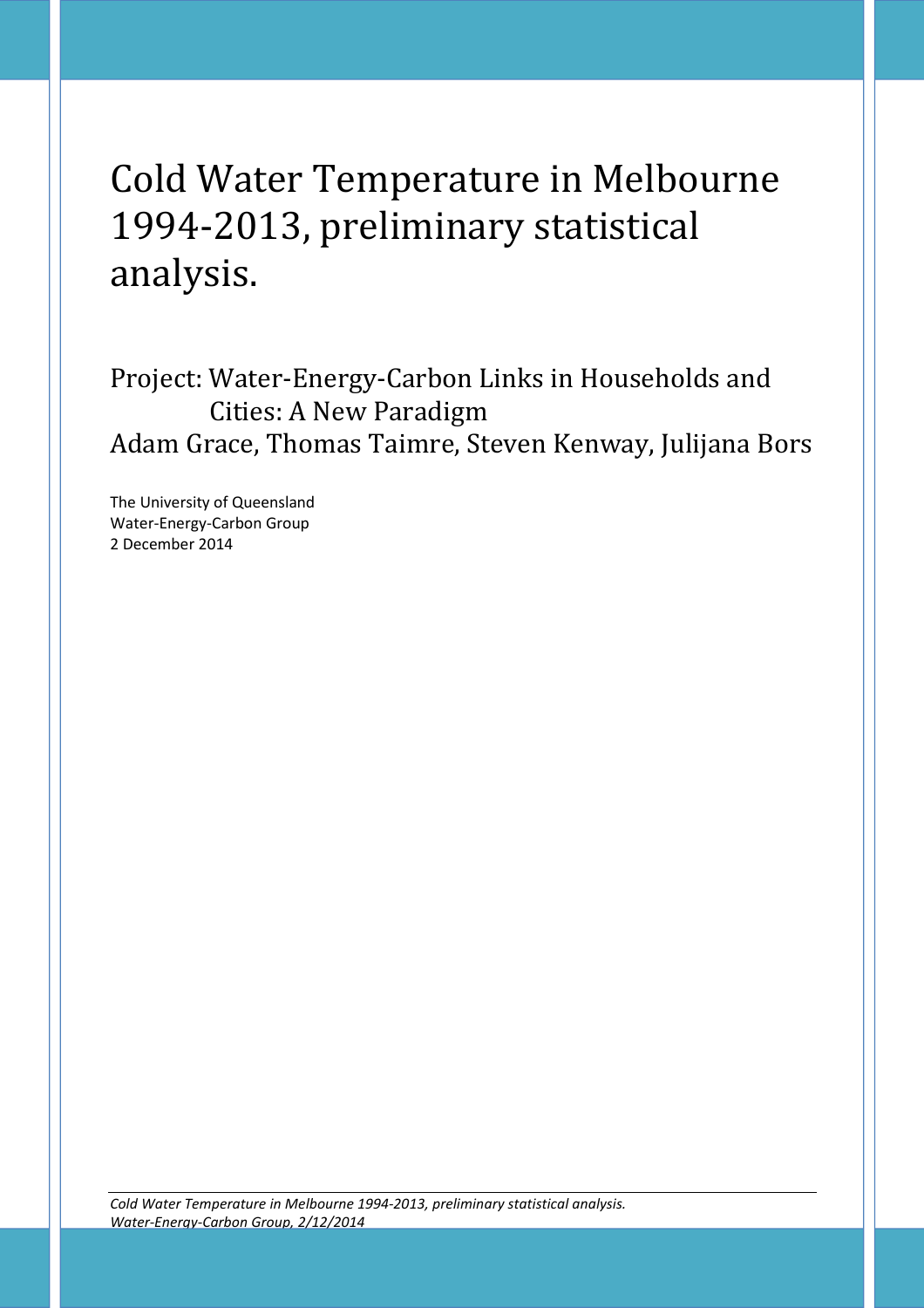

## **Document Control**

| <b>Date</b> | <b>Revision</b>    | <b>Prepared By</b> | <b>Reviewed By</b> | <b>Approved By</b> |
|-------------|--------------------|--------------------|--------------------|--------------------|
| 15/01/2014  | Draft              | A. Grace           | T. Taimre, S.      | S. Kenway          |
|             |                    |                    | Kenway             |                    |
| 15/05/2014  | <b>Final Draft</b> | S. Kenway          | Project team       | S.Kenway           |
| 02/12/2014  | Final              | S. Kenway          | Yarra Valley       | S. Kenway          |
|             |                    |                    | Water, City West   |                    |
|             |                    |                    | Water, South East  |                    |
|             |                    |                    | Water              |                    |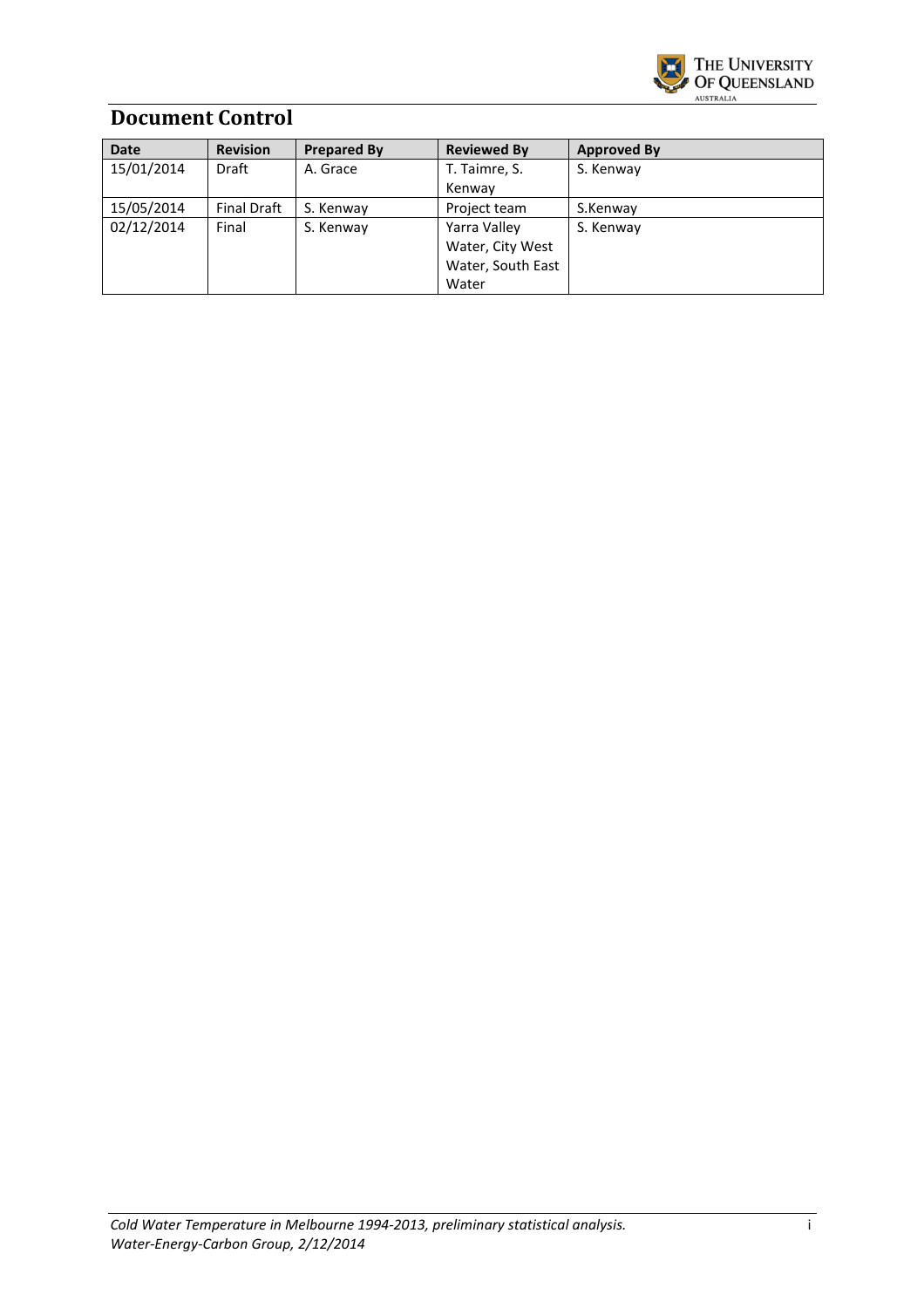

## **Abstract**

In this report, we present a preliminary statistical analysis of cold water temperature data from part of the suburban Melbourne water system. Accurate characterisation of cold water temperature is an important variable for estimating water-related energy, water quality management and other reasons including efficiency analysis of hot water systems.

The data consisted of approximately 55,000 cold water temperature measurements over the period from 1994 to 2013, recorded by Yarra Valley Water. We consider possible reasons for changes in cold water temperature over time, including an apparent increase in water temperatures from pre-2004 to post-2006. The effect of sample selection criteria is specifically considered. Where relevant, scientific hypotheses are tested statistically as a first step to understanding these causes.

The research demonstrates that there is no *consistent, constant, year-on-year* increase in temperature over time. Secondly, it established that both the location and time of day for cold water temperature records has changed significantly through time. Thirdly, no evidence was found that these changes in sampling methodology contributed to warmer recorded temperatures over time.

The current water temperature samples are collected as a component of a distributed water quality monitoring program. However the dataset also has high values related to management of waterrelated energy in cities due to the strong influence of water temperature. While the current dataset is understood to be of the highest available resolution for an urban system, it is possible that its value could be further improved from the perspective of managing energy consumption in cities. Redesigning the current sampling program could be undertaken to minimise controllable sampling variation. Such work could lead to a data set of greater utility and insight for the purpose of understanding and managing water-related energy, from the existing on-going sampling effort.

We suggest that a subsequent investigation involving structural and meteorological data (identified as relevant but not able to be considered in this report) would be informative, and could elucidate in greater detail, primary factors of influence on water temperature.

This report, together with analysis of cold water temperatures in Melbourne (Bors et al 2014) contributes greater, though initial, understanding of variability in water temperature in Melbourne and resultant influences on water-related energy associated with water heating. This report contributes towards a statistically rigorous methodology for characterising water temperature in a suburban water network, and evaluating changes through time.

This work has been undertaken as a component of a collaborative research project funded by the Smart Water Fund and the Australian Research Council. The overall project is aimed at understanding and managing the connection between residential water and energy use, related costs and greenhouse gas emissions.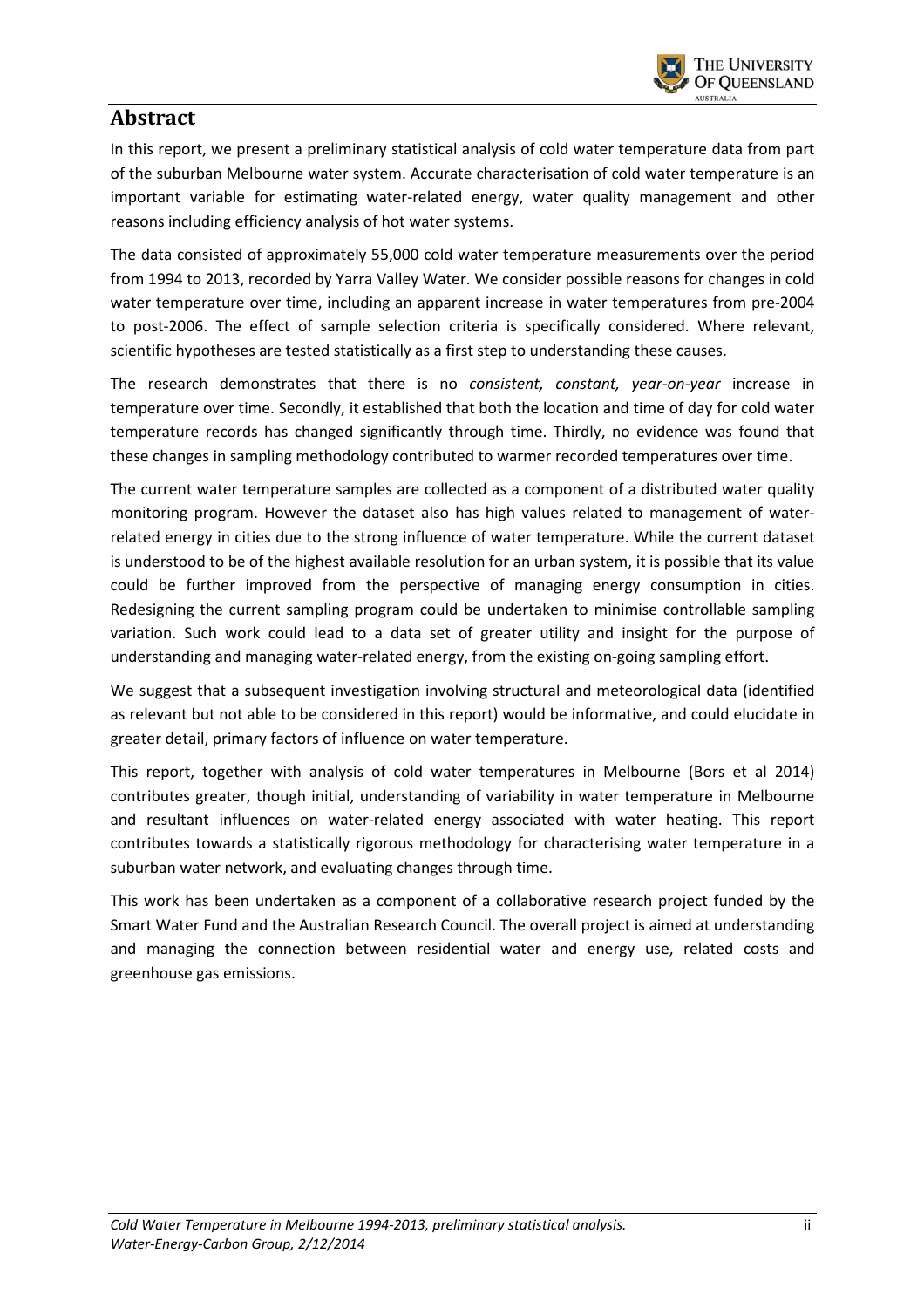

# **Table of Contents**

| 4.1. |  |  |  |  |  |  |  |  |  |  |
|------|--|--|--|--|--|--|--|--|--|--|
| 4.2. |  |  |  |  |  |  |  |  |  |  |
| 4.3. |  |  |  |  |  |  |  |  |  |  |
|      |  |  |  |  |  |  |  |  |  |  |
|      |  |  |  |  |  |  |  |  |  |  |
|      |  |  |  |  |  |  |  |  |  |  |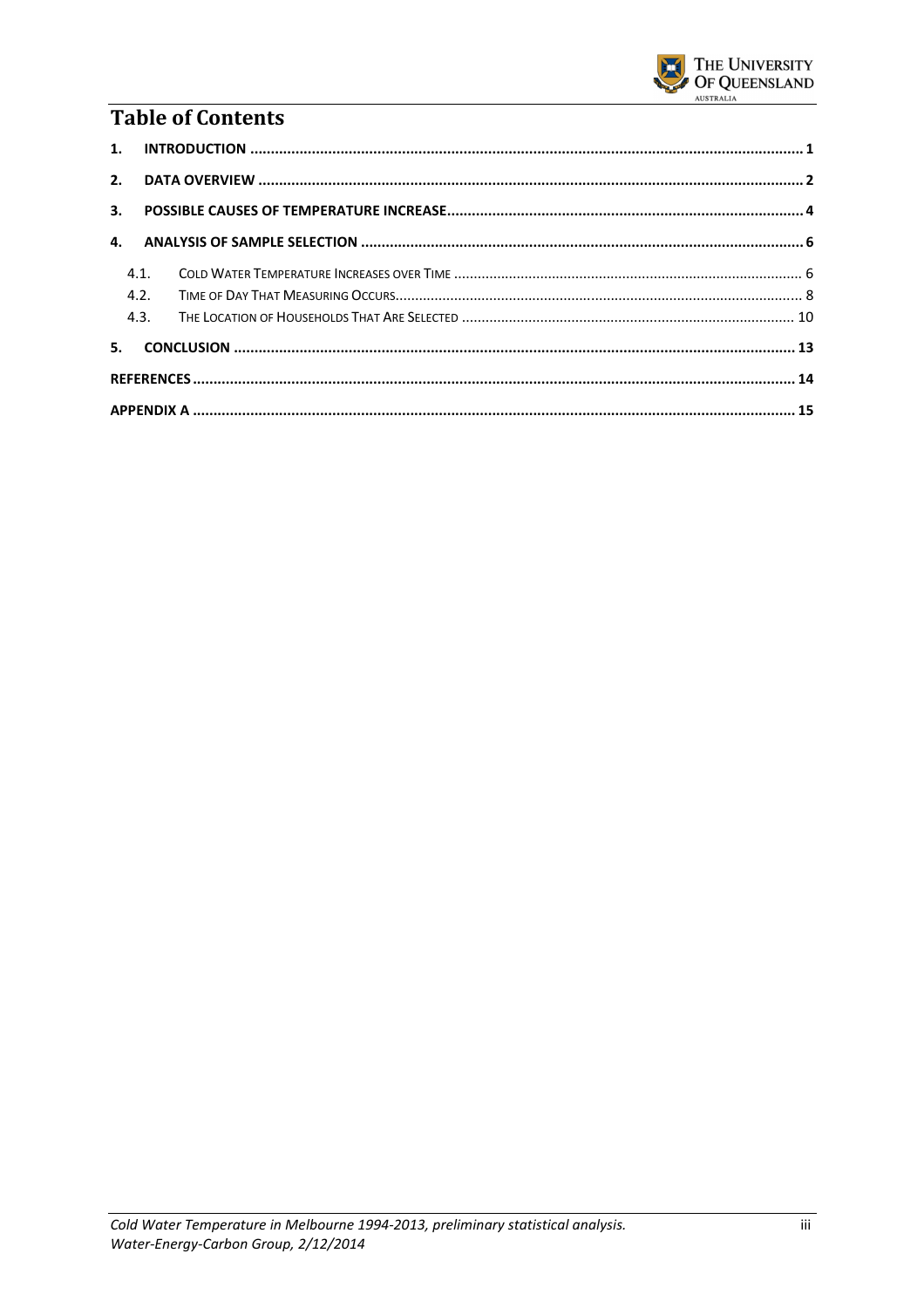

# **List of Figures**

| FIGURE 1: COLD WATER TEMPERATURE OVER TIME FROM YARRA VALLEY WATER DATA. THE AVERAGE AGGREGATE MONTHLY                  |  |
|-------------------------------------------------------------------------------------------------------------------------|--|
| TEMPERATURE FOR THE CONTIGUOUS TIME-PERIODS (1998-2004) AND (2005-2013) ARE SHOWN IN RED.  2                            |  |
| FIGURE 2: VIEWBANK WEATHER STATION MEAN MONTHLY MAXIMUM AIR TEMPERATURES (BLUE, THIN) AND MEAN YEARLY MAXIMUM           |  |
|                                                                                                                         |  |
|                                                                                                                         |  |
| FIGURE 4: SCATTER PLOTS SHOWING TEMPERATURE (Y AXIS, IN °C) VERSUS TIME OF RECORDING (X AXIS, ON A 24 HOUR SCALE) FOR   |  |
| THE MONTH OF APRIL FROM 2006 TO 2013. NOTE THERE IS A CONSISTENT, BUT SLIGHT, POSITIVE CORRELATION 9                    |  |
| FIGURE 5: DISTRIBUTION OF TIMES OF COLD WATER TEMPERATURE RECORDS, FOR THE TWO TIME PERIODS (1998-2004) AND (2005-      |  |
| 2013). EACH ENTRY ON THE X AXIS REPRESENTS TWO-HOUR WINDOWS, CENTRED AT THE INDICATED 24-HOUR TIME (I.E. 9              |  |
|                                                                                                                         |  |
| FIGURE A - 1: SCATTER PLOT OF THE PROBABILITY OF SAMPLING SPECIFIC LOCATIONS (HOUSEHOLDS) AND THEIR MEAN VALUES 15      |  |
| FIGURE A - 2: SCATTER PLOT OF THE PROBABILITY OF SAMPLING SPECIFIC LOCATIONS (HOUSEHOLDS) AND THEIR MEAN VALUES 16      |  |
| FIGURE A - 3: SCATTER PLOT OF THE PROBABILITY OF SAMPLING SPECIFIC REGIONS (CLUSTERS OF SUBURBS) AND THEIR MEAN VALUES. |  |
|                                                                                                                         |  |
| FIGURE A - 4: SCATTER PLOT OF THE PROBABILITY OF SAMPLING SPECIFIC REGIONS (CLUSTERS OF SUBURBS) AND THEIR MEAN VALUES. |  |
|                                                                                                                         |  |
| <b>List of Tables</b>                                                                                                   |  |
|                                                                                                                         |  |
| TABLE 2: AGGREGATED MEAN RECORDED TEMPERATURE PER MONTH IN YARRA VALLEY WATER DATA, OVER TWO REPORTING PERIODS          |  |
| (1998-2004) AND (2005-2013). THE LATER TIME PERIOD HAD HIGHER AGGREGATED MONTHLY MEAN TEMPERATURE VALUES                |  |
|                                                                                                                         |  |
| TABLE 3: AGGREGATED MEAN RECORDED TEMPERATURE PER MONTH IN SOUTH EAST WATER DATA, TOGETHER WITH THEIR                   |  |
|                                                                                                                         |  |
|                                                                                                                         |  |
| TABLE 5: REGRESSION COEFFICIENTS FOR THE SLOPE OF A LINEAR REGRESSION MODEL OF MONTHLY COLD WATER TEMPERATURE (OVER     |  |
|                                                                                                                         |  |
| TABLE 6 AND TABLE 7: REGRESSION COEFFICIENTS FOR THE SLOPE OF A LINEAR REGRESSION MODEL OF MONTHLY COLD WATER           |  |
| TEMPERATURE OVER BOTH TIME PERIODS TOGETHER WITH CORRESPONDING 95% CONFIDENCE INTERVALS. MANY MONTHS                    |  |
|                                                                                                                         |  |
| TABLE 8: R SQUARED VALUES REPRESENTING THE CORRELATION BETWEEN TEMPERATURE AND TIME OF DAY TEMPERATURE WAS              |  |
|                                                                                                                         |  |

| TABLE 9: DIFFERENCES IN SAMPLING FREQUENCY, PROPORTION AND MEAN TEMPERATURE FOR OVER 33 REGIONS IN THE TWO TIME |  |
|-----------------------------------------------------------------------------------------------------------------|--|
|                                                                                                                 |  |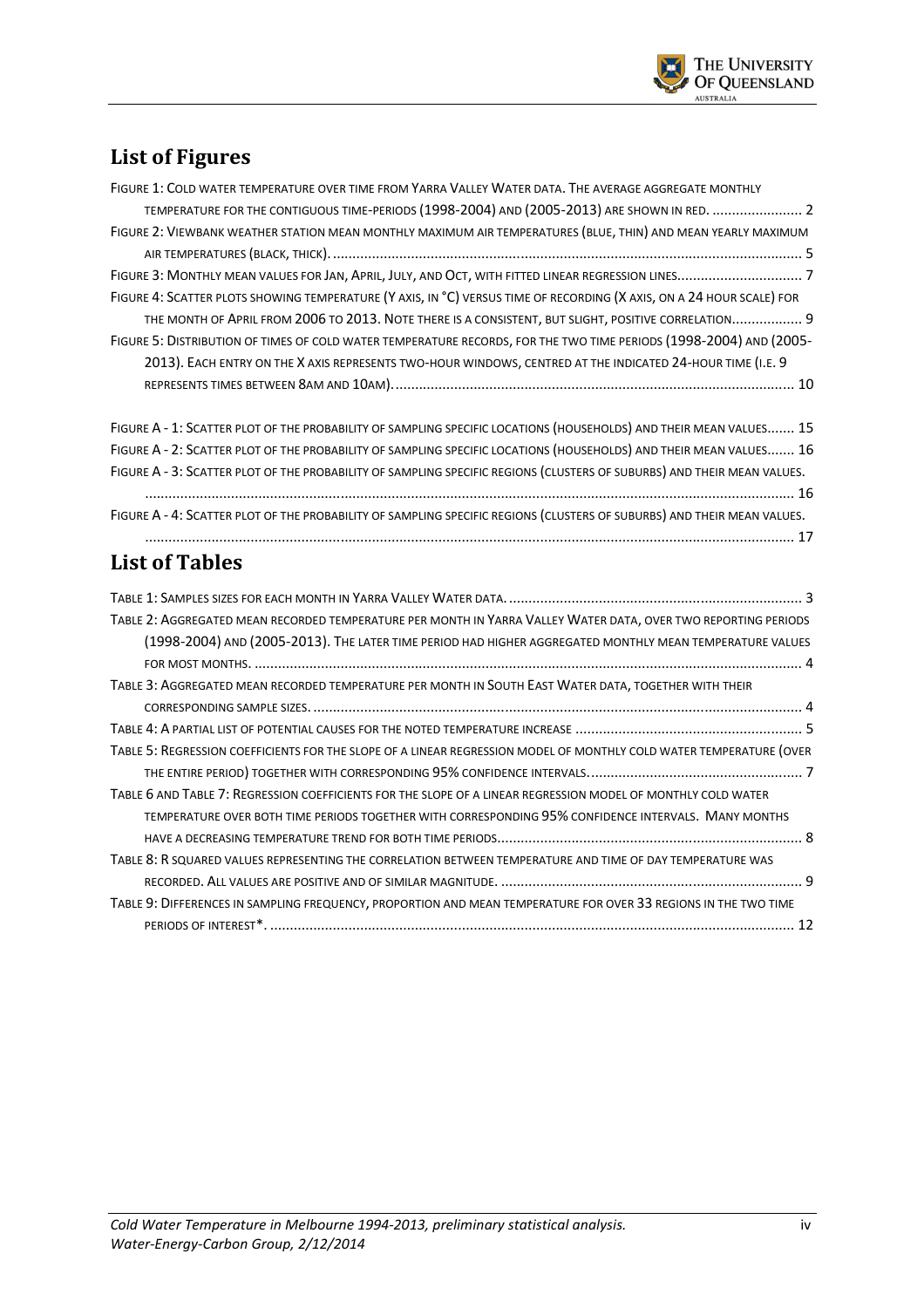

## **Abbreviations**

iid Identically and independently f A given distribution from which samples or measurements are taken

## **Acknowledgements**

The authors acknowledge the support of the Smart Water Fund including Jessica Yeung, Project Coordinator; Yarra Valley Water: including Francis Pamminger, (Manager, Research & Innovation) Peter Roberts (Demand Management) and Asoka Jayaratne, (Water Quality Specialist); South East Water: (Sam Johnson, Greenhouse and Energy Specialist); City West Water: (John Fawcett, Manager, Business Resource Efficiency); The University of Queensland (Prof Paul Lant, Amanda Binks, Research Engineer). The support of the Australian Research Council is also acknowledged.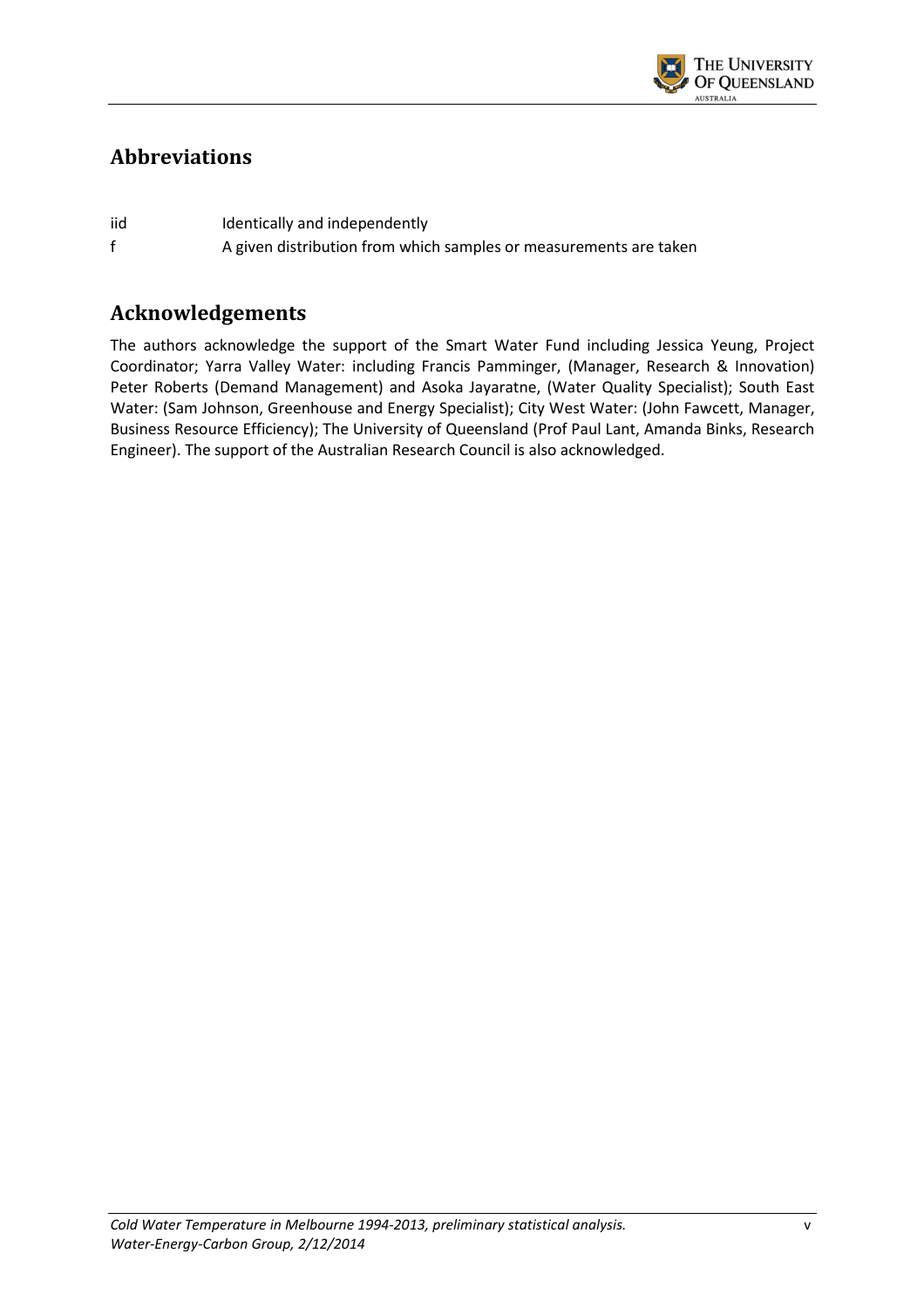

## **1. Introduction**

The temperature of water temperature has considerable influence on household energy use (Kenway et al., 2013, Kenway et al., 2014). Knowledge of water temperature is also important for a range of other reasons including management of distributed water quality and efficiency analysis of hot water systems. It is therefore important to quantitatively characterise the temperature of cold water in water systems.as well as being important to the management of water quality. Cold water temperature, which is the temperature of water in the mains lines supplying households and industry. It, directly influences the levels of energy consumption in households when water is heated (eg with energy fuelled appliances).

Water-related energy consumption in Australian cities accounts for approximately 6800 kWh (or 9%) of total primary energy per person (0.78 kW/person) (Kenway et al., 2011). Residential households account for about 40% of the effect. This amounts to 2040 kWh per person and year (0.23 kW per person) of primary energy use. Consequently, water-related energy in households in Australia contributes to approximately 4% of national primary energy use.

Water temperature in the distribution network can significantly influence household energy use and related greenhouse gas emissions. Preliminary modelling of five households in Melbourne indicates that 5-20 kWh/hh.d (15-40% of total household energy use) is influenced in some way by water (Binks et al., 2014). Preliminary sensitivity analysis in the households shows that a 10% change in the temperature of cold water (a change of about 2°C), can influence 0.3-0.7 kWh/hh.d energy use. This is equivalent to around 3-15% of water-related energy use, or 3-5% of total household energy use (Kenway et al., 2014).

In this report we present a statistical analysis of cold water temperature data from part of the suburban Melbourne water system. We consider possible reasons for changes in cold water temperature over time, including an apparent increase in water temperatures from pre-2004 to post-2006. The effect of sample selection criteria is specifically evaluated. This analysis was initiated following a characterisation of water temperatures in Melbourne undertaken for the purpose of improving estimates of household water-related energy use (Bors and Kenway, 2014).

This work has been undertaken as a component of a collaborative research project funded by the Smart Water Fund and the Australian Research Council. Overall, the project aims to understand connections between residential water and energy use, related costs and greenhouse gas emissions. It has objectives as:

1) Understand water and energy connections in individual households;

2) Characterise "household types" with regard to water-related energy;

3) Understand city scale water-related energy & greenhouse gas emissions; and

4) Identify opportunities to reduce water-related energy;

This particular report is intended to help unpack some of the statistical challenges of achieving these objectives, by addressing one relatively well-characterised and influential variable.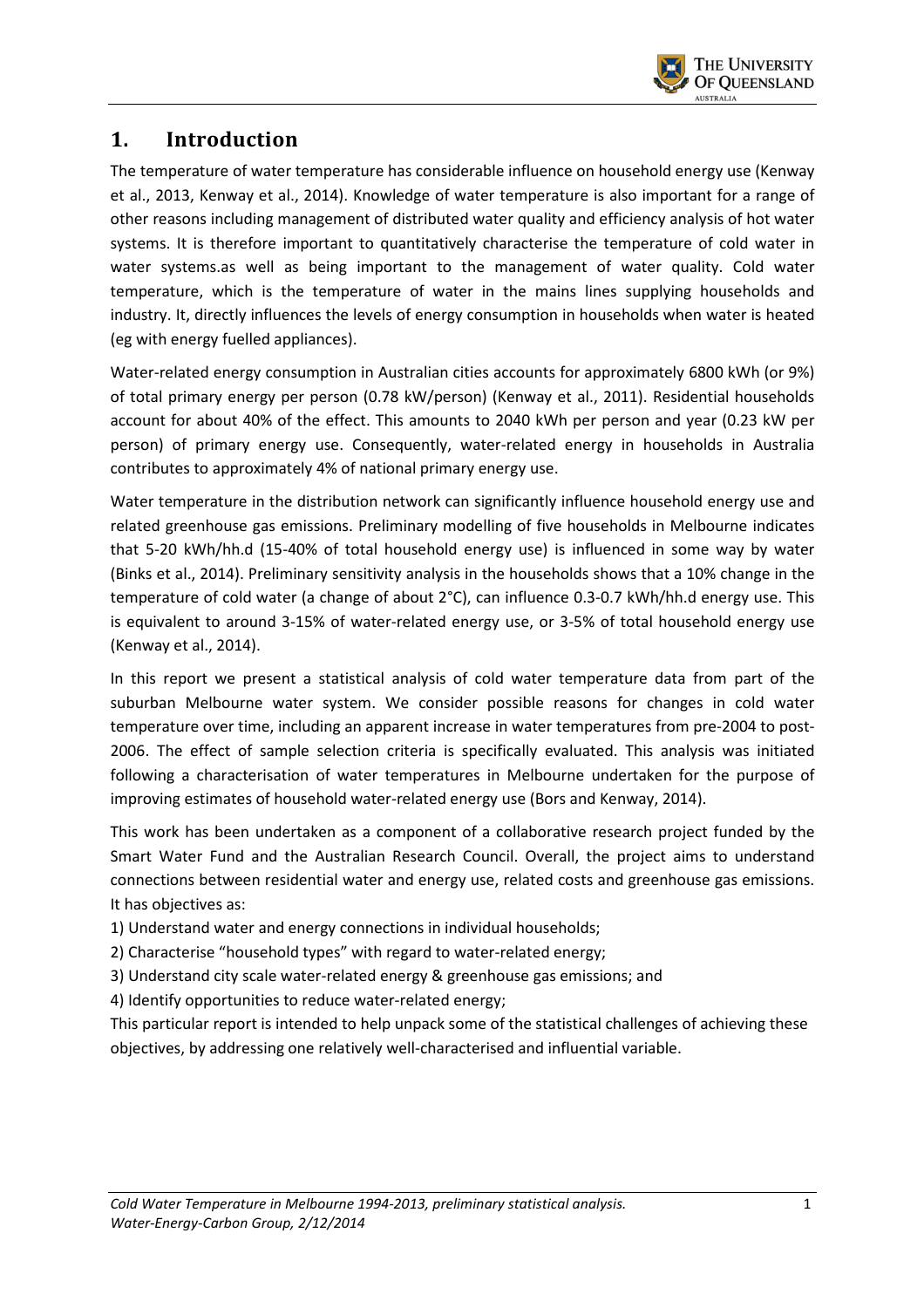

#### **2. Data Overview**

This investigation was undertaken on a data set provided by Yarra Valley Water and South East Water. The data detailed approximately 55,000 cold water temperatures at specific times and specific locations in suburban Melbourne from 1994 to 2013. Additional data sets for elsewhere in Melbourne (Seqwater and City West Water) were also investigated (Refer also to Bors 2014), were however these were generally sampled less frequently and consequently not used in this detailed analysis.

Figure 1 plots the cold water temperature data over the recorded time period, clearly displaying seasonality. Table 1 states the total number of cold water temperature records (sample sizes) for each month. There are two clear changes in the cold water temperature records that occur around 1998 and 2005. There is much more data reported in the final time period (2005-2013), which corresponds to years after the second reporting change. The sample sizes per month, aggregated over all the years, are of similar size, and in particular there does not seem to be sample size bias toward any particular month (or season).



**Figure 1: Cold water temperature over time from Yarra Valley Water data. The average aggregate monthly temperature for the contiguous time-periods (1998-2004) and (2005-2013) are shown in red.** 

There is also an apparent increase in the monthly temperatures of the period 2005-2013 when compared with those from 1998-2004. This can be seen directly by comparing the mean cold water temperature of each month, aggregated over the corresponding two time periods. Table 2 gives these means for the Yarra Valley Water data (in degrees Celsius). Similarly, Table 3 gives these means for the South East Water data, which had measurements from 2008 to 2013. The average aggregated monthly means are illustrated for the Yarra Valley Water data in Figure 1 as red lines superimposed for the two time periods. Yarra Valley Water had averages of 16.2°C (1998-2004) and 16.6°C (2005- 2013). South East Water had an average of 16.5°C (2008-2013). While a temperature change of this magnitude has minimal significance, it is clear from Figure 1 that the pattern of sampling is also quite distinct in the periods from pre-2004 to post-2006. The change in average aggregated monthly mean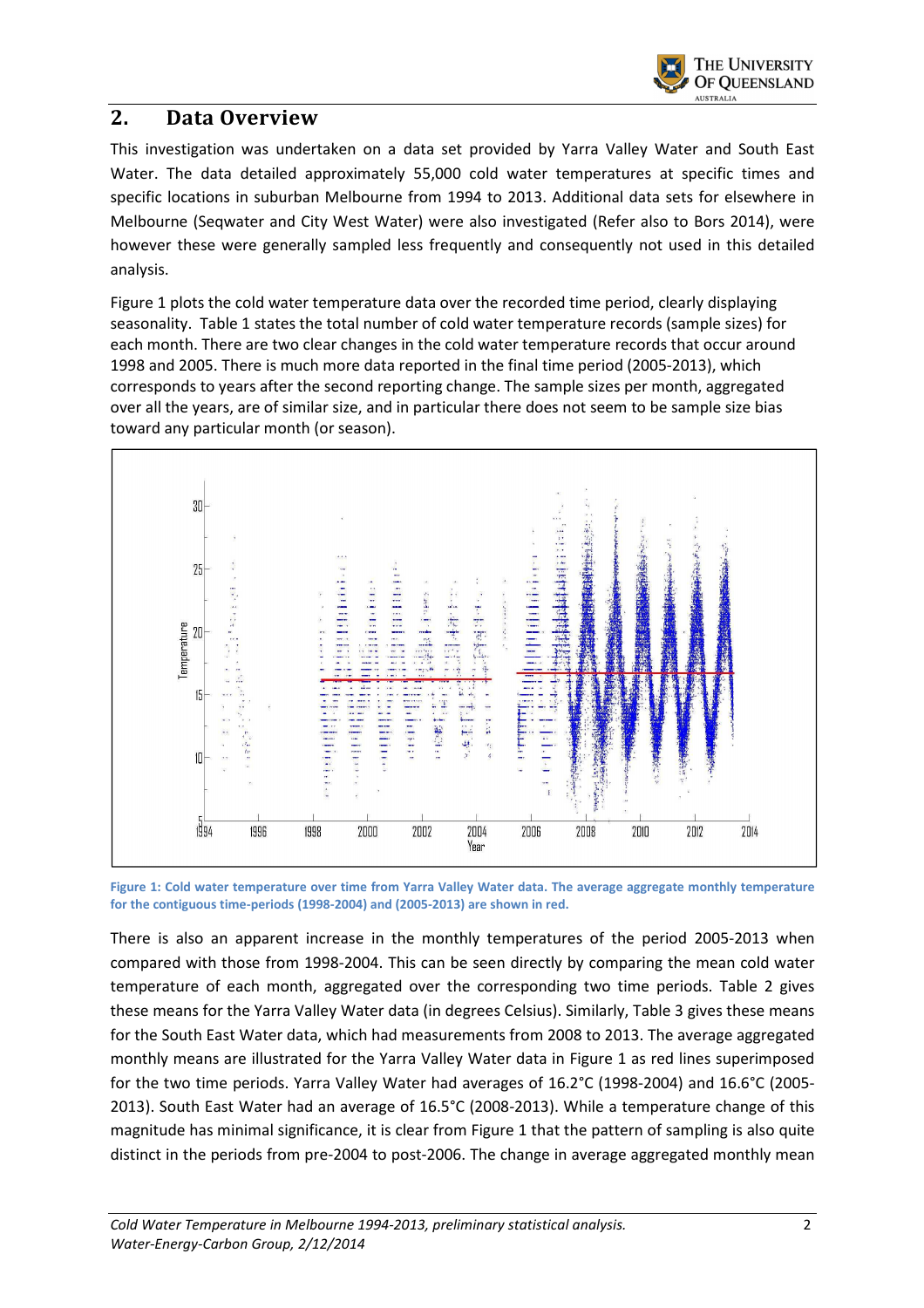temperature observed in the Yarra Valley Water data is discussed in more detail in Section 4. Seasonal variability does have consequence due to the impact on energy demands for water heating.

|      |             |     |             |             | <b>Monthly Sample Sizes (Yarra Valley Water)</b> |             |     |             |             |             |                  |            |
|------|-------------|-----|-------------|-------------|--------------------------------------------------|-------------|-----|-------------|-------------|-------------|------------------|------------|
|      | Jan         | Feb | Mar         | Apr         | May                                              | Jun         | Jul | Aug         | Sep         | Oct         | <b>Nov</b>       | <b>Dec</b> |
| 1994 | $\mathbf 0$ | 0   | $\mathbf 0$ | $\mathbf 0$ | 0                                                | $\mathbf 0$ | 0   | 0           | 28          | 7           | 9                | 9          |
| 1995 | 11          | 8   | 11          | 10          | 8                                                | 11          | 11  | 10          | 7           | $\mathbf 0$ | 0                | 0          |
| 1996 | $\mathbf 0$ | 0   | 0           | $\mathbf 0$ | $\overline{2}$                                   | $\mathbf 0$ | 0   | $\mathbf 0$ | $\mathbf 0$ | $\mathbf 0$ | $\mathbf 0$      | 0          |
| 1997 | $\mathbf 0$ | 0   | 0           | $\mathbf 0$ | $\mathbf 0$                                      | $\mathbf 0$ | 0   | $\mathbf 0$ | $\mathbf 0$ | $\mathbf 0$ | $\boldsymbol{0}$ | 0          |
| 1998 | 0           | 0   | 0           | 436         | 576                                              | 643         | 199 | 47          | 51          | 61          | 96               | 140        |
| 1999 | 144         | 67  | 96          | 80          | 86                                               | 101         | 69  | 76          | 81          | 77          | 79               | 94         |
| 2000 | 81          | 86  | 82          | 79          | 86                                               | 78          | 85  | 96          | 83          | 100         | 86               | 83         |
| 2001 | 92          | 83  | 79          | 80          | 94                                               | 84          | 86  | 81          | 38          | 40          | 45               | 41         |
| 2002 | 37          | 41  | 40          | 41          | 39                                               | 39          | 39  | 38          | 39          | 40          | 38               | 39         |
| 2003 | 86          | 76  | 78          | 78          | 76                                               | 78          | 94  | 58          | 68          | 70          | 68               | 68         |
| 2004 | 84          | 66  | 68          | 64          | 68                                               | 68          | 0   | $\mathbf 0$ | $\mathbf 0$ | $\mathbf 0$ | $\boldsymbol{0}$ | 24         |
| 2005 | 13          | 0   | $\mathbf 0$ | $\mathbf 0$ | $\mathbf 0$                                      | $\mathbf 0$ | 429 | 431         | 455         | 421         | 422              | 458        |
| 2006 | 432         | 429 | 454         | 427         | 426                                              | 456         | 415 | 459         | 415         | 456         | 442              | 405        |
| 2007 | 372         | 392 | 444         | 418         | 505                                              | 341         | 526 | 576         | 452         | 523         | 501              | 487        |
| 2008 | 512         | 514 | 491         | 517         | 497                                              | 489         | 485 | 460         | 488         | 507         | 450              | 560        |
| 2009 | 463         | 449 | 496         | 495         | 463                                              | 513         | 507 | 476         | 495         | 577         | 574              | 551        |
| 2010 | 532         | 514 | 609         | 525         | 489                                              | 502         | 476 | 486         | 497         | 469         | 501              | 496        |
| 2011 | 513         | 501 | 515         | 494         | 506                                              | 513         | 511 | 519         | 528         | 517         | 508              | 506        |
| 2012 | 508         | 476 | 515         | 483         | 489                                              | 485         | 497 | 607         | 442         | 507         | 502              | 446        |
| 2013 | 542         | 444 | 460         | 486         | 390                                              | $\mathbf 0$ | 0   | 0           | $\mathbf 0$ | 0           | $\boldsymbol{0}$ | 0          |

**Table 1: Samples sizes for each month in Yarra Valley Water data.** 

The data in December 2004 and January 2005 was omitted for most of this report as it does not clearly belong to any main reporting period (There is also an apparent increase in the monthly temperatures of the period 2005-2013 when compared with those from 1998-2004. This can be seen directly by comparing the mean cold water temperature of each month, aggregated over the corresponding two time periods. Table 2 gives these means for the Yarra Valley Water data (in degrees Celsius). Similarly, Table 3 gives these means for the South East Water data, which had measurements from 2008 to 2013. The average aggregated monthly means are illustrated for the Yarra Valley Water data in Figure 1 as red lines superimposed for the two time periods. Yarra Valley Water had averages of 16.2°C (1998-2004) and 16.6°C (2005-2013). South East Water had an average of 16.5°C (2008-2013). While a temperature change of this magnitude has minimal significance, it is clear from Figure 1 that the pattern of sampling is also quite distinct in the periods from pre-2004 to post-2006. The change in average aggregated monthly mean temperature observed in the Yarra Valley Water data is discussed in more detail in Section 4. Seasonal variability does have consequence due to the impact on energy demands for water heating.

Table 1). Moreover, the data from 1994-1996 was not the primary focus of this report due to its relatively low sample size and large temporal separation from the bulk of the data.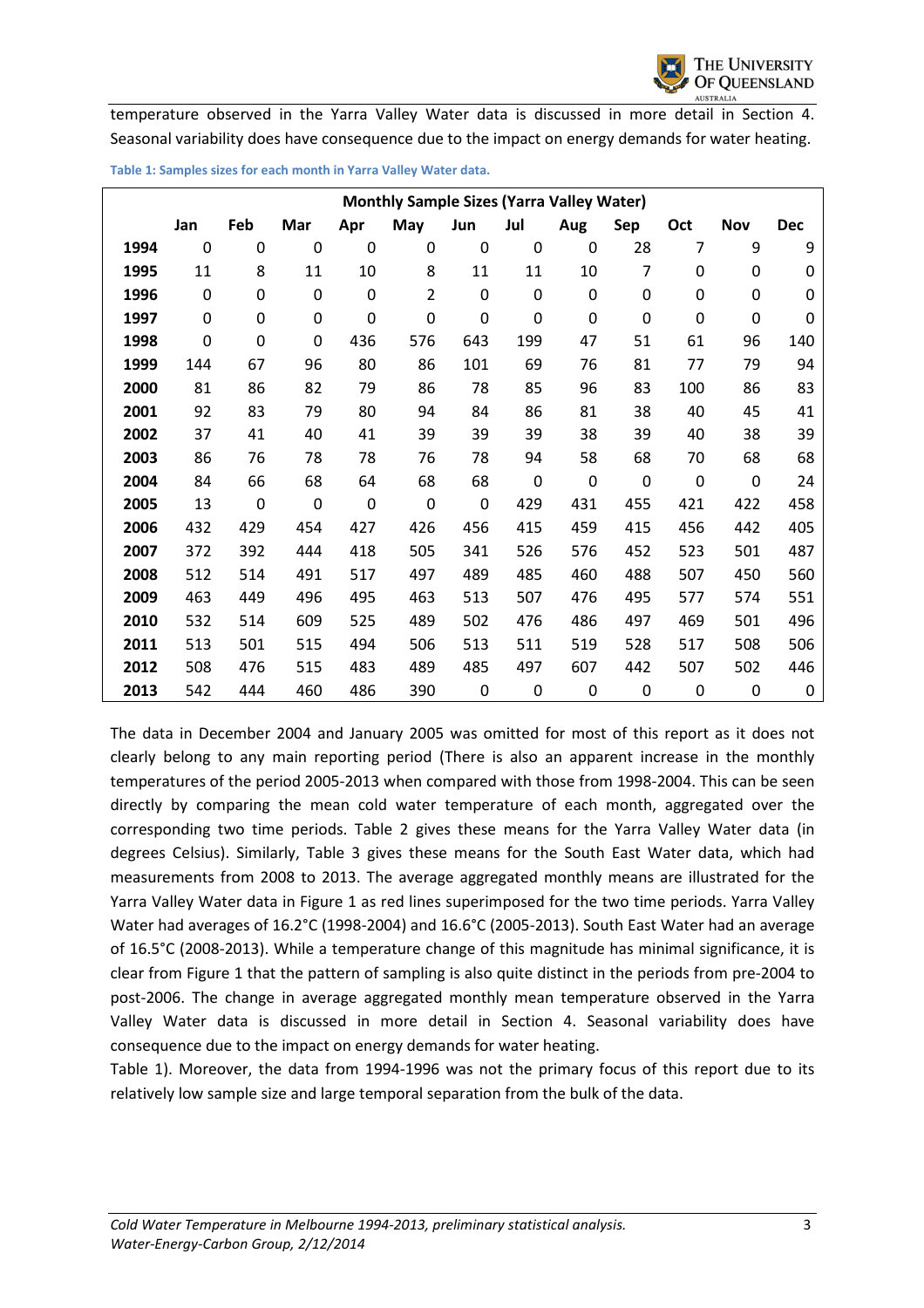

**Table 2: Aggregated mean recorded temperature per month in Yarra Valley Water data, over two reporting periods (1998-2004) and (2005-2013). The later time period had higher aggregated monthly mean temperature values for most months.** 

|                                                                                      | Monthly Mean Temperature for Yarra Valley Water (°C) |  |                                                                         |  |  |  |  |  |  |  |  |  |  |
|--------------------------------------------------------------------------------------|------------------------------------------------------|--|-------------------------------------------------------------------------|--|--|--|--|--|--|--|--|--|--|
| Mar Apr May Jun Jul<br>Aug Sep Oct<br>Feb<br>Nov<br>Dec<br>Jan                       |                                                      |  |                                                                         |  |  |  |  |  |  |  |  |  |  |
| 1998-2004                                                                            |                                                      |  | 20.25 21.07 20.25 18.09 15.50 12.77 11.47 11.79 13.18 14.35 16.96 18.63 |  |  |  |  |  |  |  |  |  |  |
| 20.93 21.92 20.54 18.20 15.03 12.70 11.66 11.99 13.44 15.57 17.97 19.69<br>2005-2013 |                                                      |  |                                                                         |  |  |  |  |  |  |  |  |  |  |

**Table 3: Aggregated mean recorded temperature per month in South East Water data, together with their corresponding sample sizes.** 

|                                                                                        | Monthly Mean Temperature South East Water (°C) |     |     |                                                                        |  |  |  |                         |  |  |     |            |  |
|----------------------------------------------------------------------------------------|------------------------------------------------|-----|-----|------------------------------------------------------------------------|--|--|--|-------------------------|--|--|-----|------------|--|
|                                                                                        | Jan                                            | Feb | Mar | - Apr -                                                                |  |  |  | May Jun Jul Aug Sep Oct |  |  | Nov | <b>Dec</b> |  |
| 2008-2013                                                                              |                                                |     |     | 20.64 20.85 20.31 17.99 15.50 13.11 12.42 12.44 13.3 15.09 17.61 18.99 |  |  |  |                         |  |  |     |            |  |
| Sample size<br>169<br>156 128 133 159<br>170<br>164<br>161<br>149<br>162<br>163<br>144 |                                                |     |     |                                                                        |  |  |  |                         |  |  |     |            |  |

#### **3. Possible Causes of Temperature Increase**

The increase in cold water temperature between the two time periods found in the Yarra Valley Water data must have a satisfactory explanation. The possible causes can be categorised as follows:

- a) **Meteorological / Environmental** the water temperature was affected by natural environmental factors, such as changes in air temperature over time.
- b) **The Water "System" (i.e. structural causes)** the water temperature was affected by changes in the water delivery system. For example, the water was sourced from a dam at different depths, or a different region, or key pipe infrastructure changed over time. Alternatively, it is possible that differences exist in the depth of the pipes in the area around the sample points, and/or that the volume of water going through the network is different. For example in 1998-2004 the average annual volume was 188 GL and in 2005-2013 the average volume was 146 GL (Peter Roberts, Yarra Valley water *pers. comm. May 2014*).
- c) **Sample Program Design (selection of sites and times)**  the households were sampled differently in the two time periods. For example, apartment blocks may have been sampled more frequently, or the cold water temperature recordings could have been later in the day, during one of the time periods than the other.
- d) **Sample Collection Procedure (data measurement)** the method for measuring and recording temperature may change over time, resulting in different recorded data for similar water temperatures. For example, changes in the time allotted to flushing water through the pipes before measurement, or the recording equipment could influence the recorded data.

The first two categories are *environmental or physical*, whereas the last two are *statistical* and directly related to the sampling methodology. Table 4 outlines preliminary (not exhaustive) possible reasons in each category for the noted temperature increase.

Preliminary examination of three of the sample program (selection) factors is undertaken in Section 4. The other factors which may have contributed to the recorded rise in average cold water temperature in the Yarra Valley Water data are not examined further in this report, with the exception of a brief investigation into air temperature.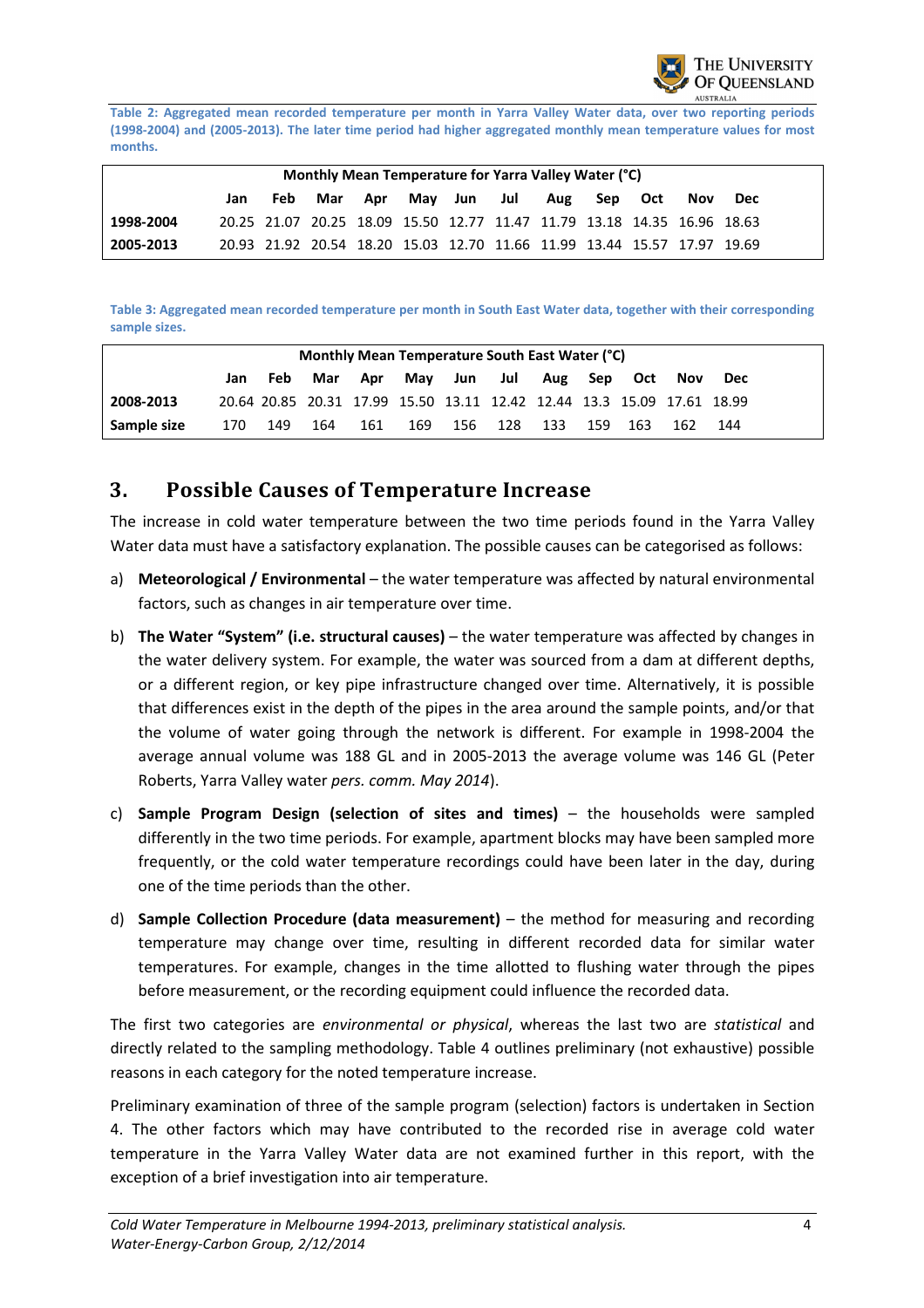Approximately 5,000 data points representing maximum air temperatures over the period 2000-2013 were collected from the Viewbank weather station in Melbourne. This weather station is inside the region which accesses Yarra Valley Water's resources. Figure 2 shows the mean monthly air temperatures. There is clear seasonal variation over the time period.

| <b>Possibilities Examined In This Report</b>                                                                                                                                                                                                                                                                                                                                                                                                                                                                                                                                                                                                                                 |           | <b>Possibilities Not Examined in This Report</b>                                                                                                                                                                                                             |
|------------------------------------------------------------------------------------------------------------------------------------------------------------------------------------------------------------------------------------------------------------------------------------------------------------------------------------------------------------------------------------------------------------------------------------------------------------------------------------------------------------------------------------------------------------------------------------------------------------------------------------------------------------------------------|-----------|--------------------------------------------------------------------------------------------------------------------------------------------------------------------------------------------------------------------------------------------------------------|
| <b>Meteorological / Environmental</b><br>a)                                                                                                                                                                                                                                                                                                                                                                                                                                                                                                                                                                                                                                  |           |                                                                                                                                                                                                                                                              |
| Different weather conditions - The weather could<br>have changed significantly over twenty years,<br>thereby influencing cold water temperature.                                                                                                                                                                                                                                                                                                                                                                                                                                                                                                                             |           | Different terrain around pipes or dam<br>infrastructure.                                                                                                                                                                                                     |
| b)<br>The Water System (structural)                                                                                                                                                                                                                                                                                                                                                                                                                                                                                                                                                                                                                                          |           |                                                                                                                                                                                                                                                              |
|                                                                                                                                                                                                                                                                                                                                                                                                                                                                                                                                                                                                                                                                              | $\bullet$ | Different water sourcing method at dam.<br>Different water delivery infrastructure from<br>the dam.                                                                                                                                                          |
| <b>Sample Program Design (sample selection)</b><br>c)                                                                                                                                                                                                                                                                                                                                                                                                                                                                                                                                                                                                                        |           |                                                                                                                                                                                                                                                              |
| Cold water temperature increases over time - Time<br>(year) could be a predictor variable.<br>Time of day that measuring occurs - there is a<br>consistent correlation with time of day and<br>temperature. That is, higher temperatures are more<br>likely to have been measured in the afternoon.<br>Location of selected households- Different<br>households have different ambient temperatures<br>influenced by local climatic conditions or aspect. The<br>households chosen for recording should be selected<br>according to a set of criteria which ensure<br>representative sampling (such as random allocation)<br>and such selection should not change over time. |           | Time-delayed temperature effects (or the<br>influence of (previous) weather conditions, for<br>example if rain periods influence sampling in<br>particular regions.<br>Different sampling of water sources.<br>Different sampling of water delivery systems. |
| <b>Sample Collection Procedure (data measurement)</b><br>d)                                                                                                                                                                                                                                                                                                                                                                                                                                                                                                                                                                                                                  |           |                                                                                                                                                                                                                                                              |
|                                                                                                                                                                                                                                                                                                                                                                                                                                                                                                                                                                                                                                                                              | $\bullet$ | Different measuring methodology.<br>Different measuring equipment.                                                                                                                                                                                           |

**Table 4: A partial list of potential causes for the noted temperature increase** 



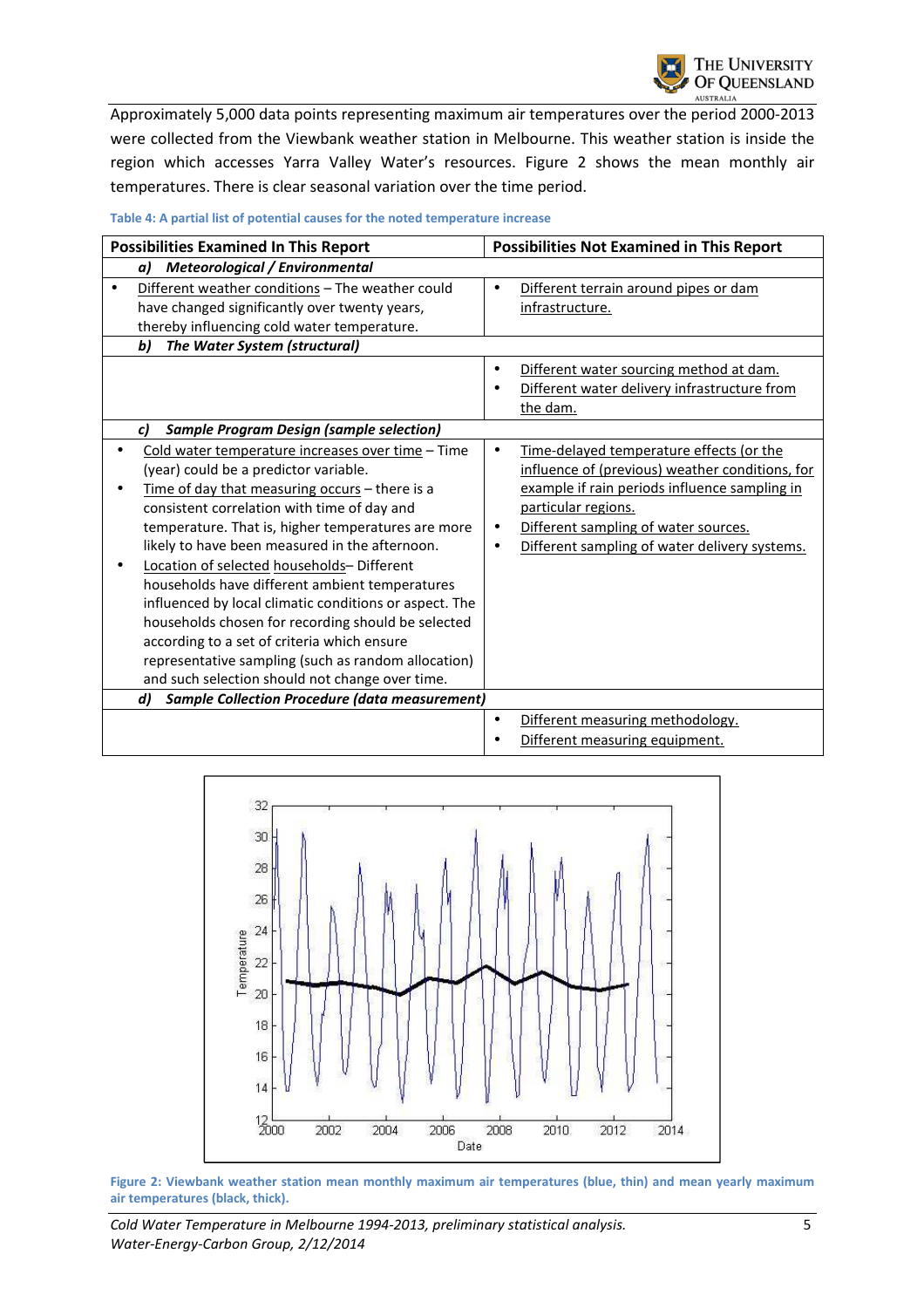

After initial inspection and analysis of the data we concluded there was no *clear, strong* evidence that explained the observed increase in cold water temperature, despite the notable increase in average yearly maximum air temperature after 2004. Despite this finding there is clearly a very strong relationship between air temperature and water temperature. Consequently, air temperature is likely to be a strong factor in "actual" water temperature. However, such changes can only be detected if sampling methodologies between the two time-periods are consistent.

## **4. Analysis of Sample Selection**

In order to investigate possible sample selection reasons for an increase in cold water temperature over time, we first construct a statistical framework for the data. We assume that the sample of approximately 55,000 data records X1, X2, X3, … were drawn from a common distribution, f. We assume that each data point, consisting of a temperature, date, time, and location (e.g.  $X = (17.4,$ 15/6/2006, 14:30, 15 Maple Street – Brunswick), was drawn independently and identically ("iid") from this common distribution  $f<sup>1</sup>$ 

Potential shortcomings of this framework are:

- 1) Data values could be incorrect (slightly inaccurate recordings).
- 2) Data is not independently distributed (some data may be correlated).
- 3) Data is not identically distributed or may come from different sources (there may be multiple distributions f1, f2, f3, for data records over time).

The specific statistical investigations carried out in sections 4.1, 4.2 and 4.3, each deal slightly differently with this underlying framework. These differences are explained in the relevant sections hereafter.

#### **4.1. Cold Water Temperature Increases over Time**

Figure 1 and Table 2 show an increase in average aggregate monthly temperature between the two contiguous time-periods (1998-2004) and (2005-2013). In order to test whether there is a consistent, constant, year-on-year increase in cold water temperature in addition to the large seasonal changes, we construct a simple linear model for the mean cold water temperature of each month, in which time is a predictor variable. This model is fitted to all of the Yarra Valley Water data, as well as separately to data from the two time periods of interest. If there were a consistent, constant, yearon-year increase, then the model fits in the two time periods should be similar to each-other, as well as similar to the overall model fit.

The means of each month were calculated for the entire recorded period, 1994-2013. These mean values were then plotted chronologically for each month. Simple linear regression was used to represent the apparent increase in cold water temperature over time. Lines of best fit were calculated for each month, using the model

#### **Equation 1:** Mean monthly temperature  $(M) = A * t + B$

l

where A and B are constants and t is the date of the measurement (within the range [1994, 2014]).

*<sup>1</sup> Iid means independently and identically. This common statistical term essentially means that the sampling method remains the same from*  sample to sample, and sample outcomes do not influence the sampling method. f is a given distribution (the distribution from which the *house, date, time, temperature is sampled).*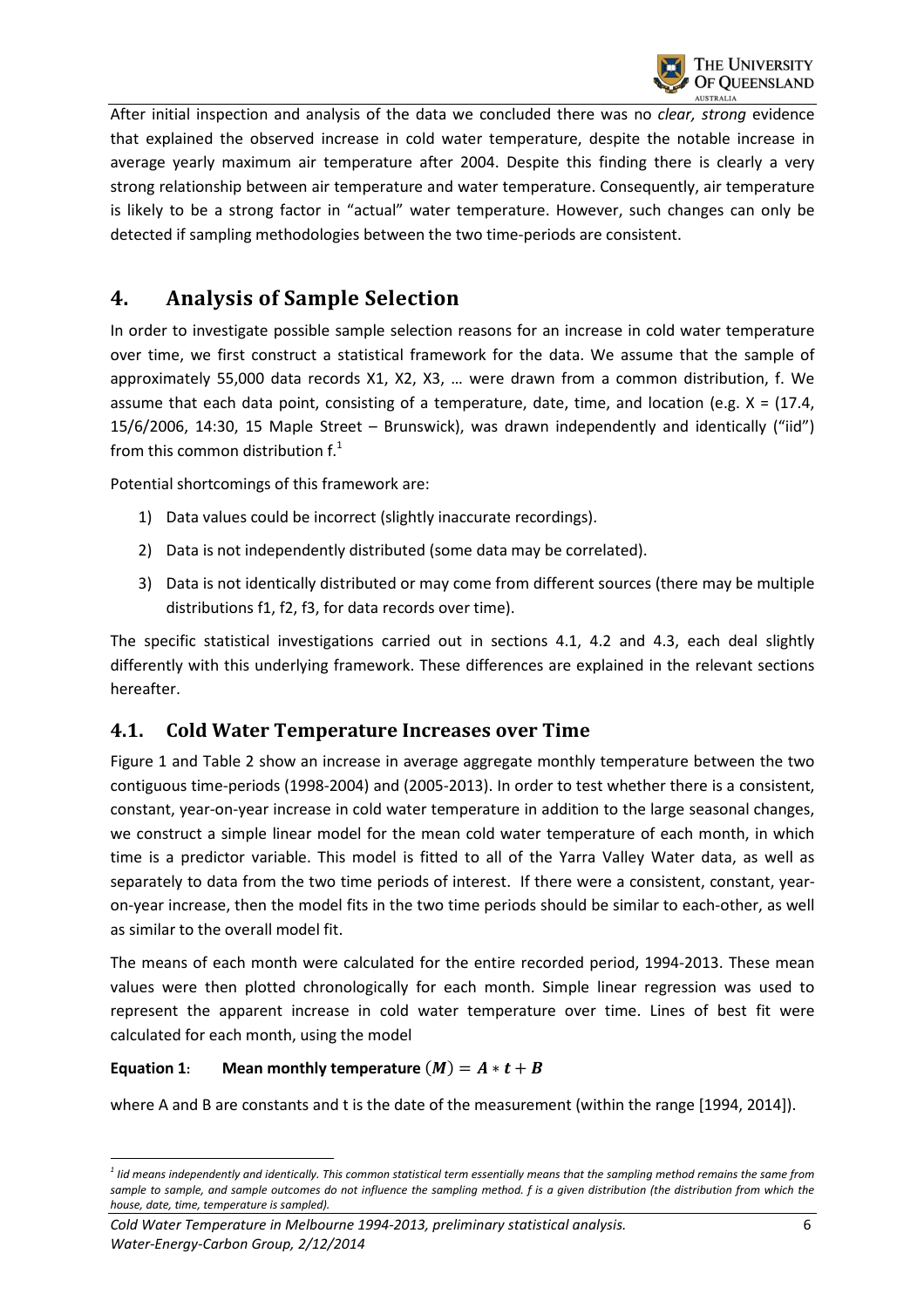

Figure 3 shows the mean values plotted over time for four months representative of the four seasons, with their corresponding fitted linear regression lines. Table 5 lists the coefficients for the regression model along with their corresponding 95% confidence intervals. Note that A is the parameter of interest, which represents the estimated constant year-on-year temperature increase for a particular month (in degrees Celsius), and for simplicity we have not included B values. As expected, most of the twelve (monthly) gradient values (A) were positive, indicating that mean monthly temperature *recordings* have been increasing over the last 20 years. Most months show a slight, but statistically significant, increase in temperature over time. This is indicated by a positive value for the lower 95% bound for the slope coefficient (A). This however does not establish time as a causative factor.



**Figure 3: Monthly mean values for Jan, April, July, and Oct, with fitted linear regression lines.** 

**Table 5: Regression coefficients for the slope of a linear regression model of monthly cold water temperature (over the entire period) together with corresponding 95% confidence intervals.** 

|     | <b>Total Period (1994-2013)</b> |           |            |
|-----|---------------------------------|-----------|------------|
|     | Slope                           |           | - 95% Cl + |
| Jan | 0.0231                          | 0.0227    | 0.0235     |
| Feb | $-0.0041$                       | $-0.0044$ | -0.0039    |
| Mar | 0.0546                          | 0.0544    | 0.0548     |
| Apr | 0.0877                          | 0.0875    | 0.0880     |
| Mav | -0.2077                         | 0.2084    | -0.2070    |
| Jun | -0.0046                         | $-0.0047$ | $-0.0044$  |
| Jul | 0.0411                          | 0.0409    | 0.0412     |
| Aug | 0.0658                          | 0.0656    | 0.0659     |
| Sep | 0.0663                          | 0.0662    | 0.0664     |
| Oct | 0.0207                          | 0.0204    | 0.0210     |
| Nov | 0.0745                          | 0.0743    | 0.0747     |
| Dec | 0.0655                          | 0.0652    | 0.0658     |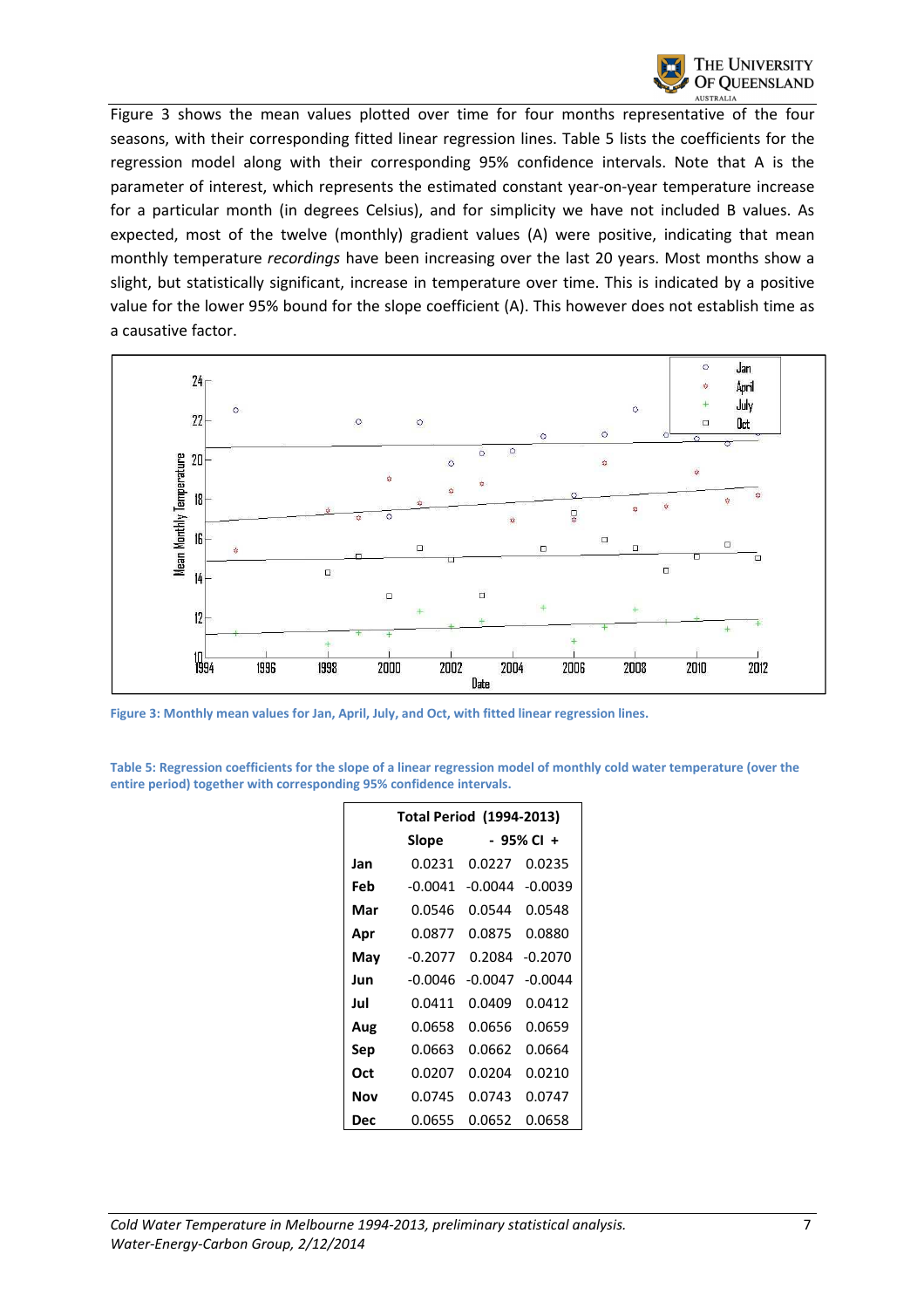In order to establish consistency over the entire time period (1994-2013), a similar analysis was performed for each of the two smaller time periods of interest, (1998-2004) and (2005-2013). The corresponding results of the linear regression model fits are presented in Table 6 and Table 7.

By examining the estimated coefficients in Table 5, Table 6 and Table 7, it is apparent that the yearon-year temperature change for each month is not consistent across different time periods. Moreover, from Table 6 and Table 7, neither of the smaller time periods provides consistent evidence of a year-on-year increase in cold water temperature. In fact these two periods have a slight decreasing trend.

This inconsistency implies that the linear regression model is not appropriate for the Yarra Valley Water data. An alternative model consistent with the data is a (roughly) constant step increase in recorded temperature that occurs between the two time periods (where sampling methodology appears to have changed).

**Table 6 and Table 7: Regression coefficients for the slope of a linear regression model of monthly cold water temperature over both time periods together with corresponding 95% confidence intervals. Many months have a decreasing temperature trend for both time periods.** 

|            | <b>First Period (1998-2004)</b>   |            |              | <b>Second Period (2005-2013)</b> |           |
|------------|-----------------------------------|------------|--------------|----------------------------------|-----------|
|            | - 95% CI +<br>Slope               |            | <b>Slope</b> | - 95% CI +                       |           |
| Jan        | $-0.0010$<br>-0.0001<br>0.0008    | Jan        | 0.1250       | 0.1245                           | 0.1254    |
| Feb        | $-0.4911 - 0.4905$<br>-0.4908     | <b>Feb</b> |              | $-0.0634$ $-0.0636$ $-0.0631$    |           |
| Mar        | $-0.3099 - 0.3101$<br>$-0.3096$   | Mar        | $-0.0588$    | $-0.0592$                        | $-0.0585$ |
| Apr        | 0.0501<br>0.0505<br>0.0508        | Apr        | 0.0449       | 0.0445                           | 0.0453    |
| May        | $-0.0435 - 0.0438 - 0.0432$       | May        | 0.0144       | 0.0139                           | 0.0148    |
| Jun        | 0.0139<br>0.0141<br>0.0143        | Jun        | 0.0895       | 0.0891                           | 0.0898    |
| Jul        | 0.2259<br>0.2257<br>0.2261        | Jul        |              | $-0.0236$ $-0.0238$ $-0.0233$    |           |
| Aug        | 0.1518<br>0.1516<br>0.1520        | Aug        | 0.0101       | 0.0099                           | 0.0102    |
| Sep        | 0.0955<br>0.0957<br>0.0960        | Sep        | $-0.0457$    | $-0.0459 - 0.0456$               |           |
| <b>Oct</b> | $-0.1083$<br>-0.1088<br>$-0.1077$ | <b>Oct</b> | $-0.1807$    | $-0.1810 - 0.1803$               |           |
| <b>Nov</b> | 0.0099<br>0.0097<br>0.0102        | <b>Nov</b> | $-0.0378$    | $-0.0381$                        | $-0.0375$ |
| <b>Dec</b> | 0.3805<br>0.3812<br>0.3819        | <b>Dec</b> | 0.0064       | 0.0060                           | 0.0068    |

#### **4.2. Time of Day That Measuring Occurs**

The time of day that the temperature was measured is present for most data records. From investigation these records, we suspect there are mild problems with the accuracy of these times (for example records at unusually early or late times). However, the influence of these records is not critical on the overall consistent positive correlation between cold water temperature and the time of day that the temperature was recorded. That is, higher temperatures are more likely to have been measured in the afternoon rather than the early morning. Figure 4 below shows that this correlation is similar over eight years for a single month (April). A similar investigation for all months was performed, and they were found to display similar correlation behaviour. There is a lot of variation in the data so the correlation is not obviously strong from examining plots. However, it is more apparent upon examining the correlation coefficients for each month, which are collected in Table 8. These correlation coefficients are also known in statistical literature as "R squared" values. Here, they quantify how much of the random variation in the cold water temperature can be attributed (linearly) to the time of day. The positive R squared values across all months and years illustrates that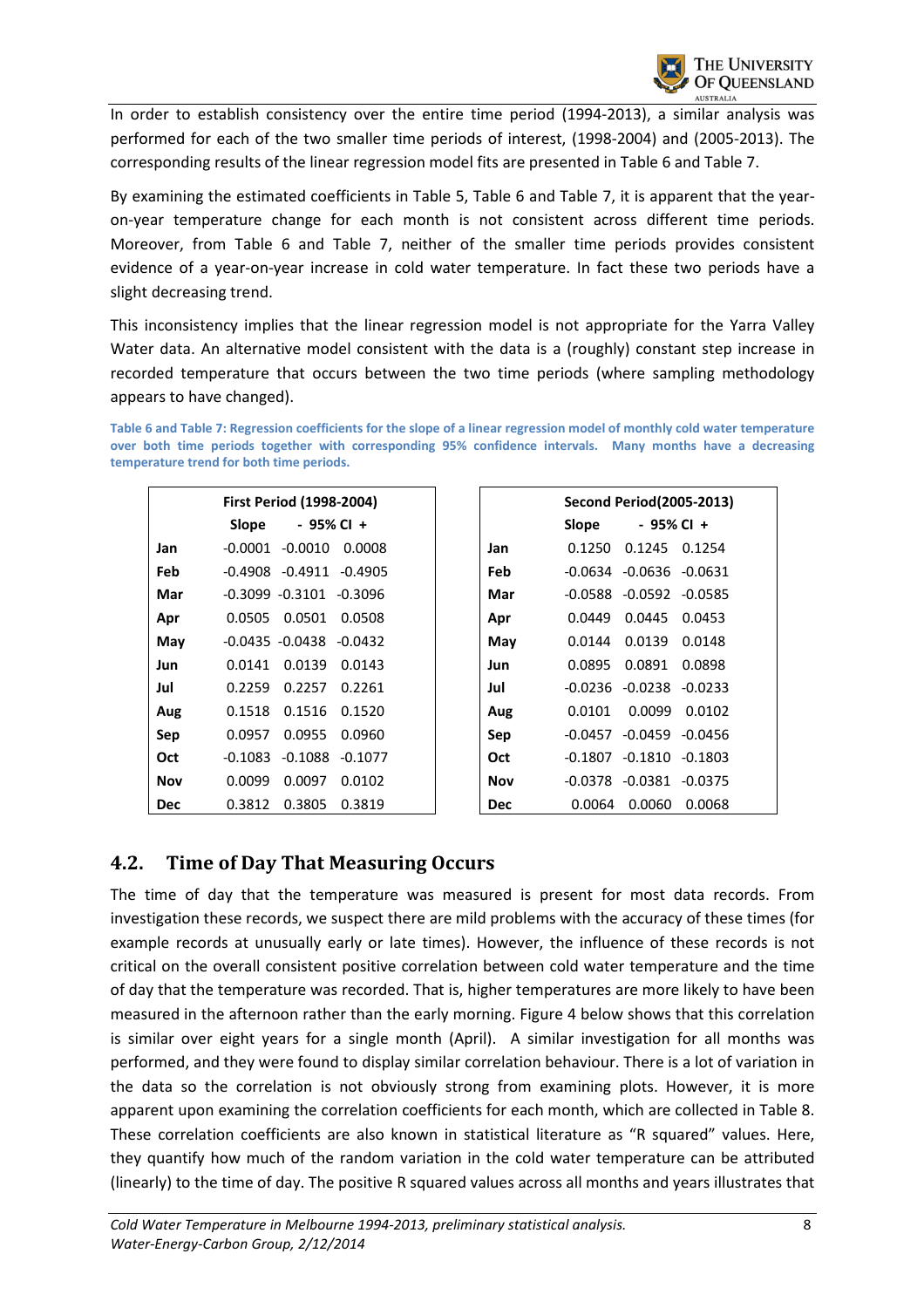

this correlation is inherent to the data, despite varying meteorological / environmental conditions, locations, and possible rough reporting accuracy. Note that Table 8 only reports monthly values in the more recent time block (2005-2013) due to issues with data records in the earlier time block (1998-2004).



**Figure 4: Scatter plots showing temperature (Y axis, in °C) versus time of recording (X axis, on a 24 hour scale) for the month of April from 2006 to 2013. Note there is a consistent, but slight, positive correlation.** 

**Table 8: R squared values representing the correlation between temperature and time of day temperature was recorded. All values are positive and of similar magnitude.** 

|      | Correlation Coefficient Values (R squared)* |        |        |        |        |               |                      |        |        |            |        |            |  |  |  |
|------|---------------------------------------------|--------|--------|--------|--------|---------------|----------------------|--------|--------|------------|--------|------------|--|--|--|
|      | Jan                                         | Feb    | Mar    | Apr    | May    | Jun           | Jul                  | Aug    | Sep    | <b>Oct</b> | Nov    | <b>Dec</b> |  |  |  |
| 2005 |                                             |        |        |        |        |               | 0.0809               | 0.1076 | 0.0576 | 0.0476     | 0.1155 | 0.1983     |  |  |  |
| 2006 | 0.1092                                      | 0.1726 | 0.2751 | 0.1631 | 0.1269 | 0.0502        | 0.1629               | 0.0439 | 0.0244 | 0.1014     | 0.1231 | 0.1240     |  |  |  |
| 2007 | 0.1642                                      | 0.0154 | 0.0001 | 0.0606 | 0.1542 |               | 0.1684 0.1648 0.2560 |        | 0.1667 | 0.1730     | 0.1480 | 0.1782     |  |  |  |
| 2008 | 0.1809                                      | 0.0000 | 0.2428 | 0.2299 | 0.1606 | 0.0166 0.1419 |                      | 0.1500 | 0.1006 | 0.0606     | 0.0762 | 0.0456     |  |  |  |
| 2009 | 0.0079                                      | 0.1337 | 0.1841 | 0.0920 | 0.2406 | 0.1166 0.2589 |                      | 0.1858 | 0.0887 | 0.1127     | 0.0871 | 0.1035     |  |  |  |
| 2010 | 0.0950                                      | 0.1284 | 0.1509 | 0.1492 | 0.1136 | 0.1825        | 0.2102               | 0.1906 | 0.1650 | 0.1800     | 0.1317 | 0.1688     |  |  |  |
| 2011 | 0.1159                                      | 0.1828 | 0.1679 | 0.2155 | 0.1627 | 0.2391        | 0.2053               | 0.3203 | 0.2606 | 0.1028     | 0.0821 | 0.1770     |  |  |  |
| 2012 | 0.0476                                      | 0.1563 | 0.0303 | 0.1547 | 0.1154 | 0.1626        | 0.2079               | 0.1647 | 0.1939 | 0.1811     | 0.0682 | 0.1192     |  |  |  |
| 2013 | 0.1514                                      | 0.1025 | 0.0783 | 0.2062 | 0.1936 |               |                      |        |        |            |        |            |  |  |  |

*\*Blank cells had no data* 

Based on the observed positive correlation between cold water temperature and time of day, it is natural to check whether the increase in average temperature of the records from (1998-2004) to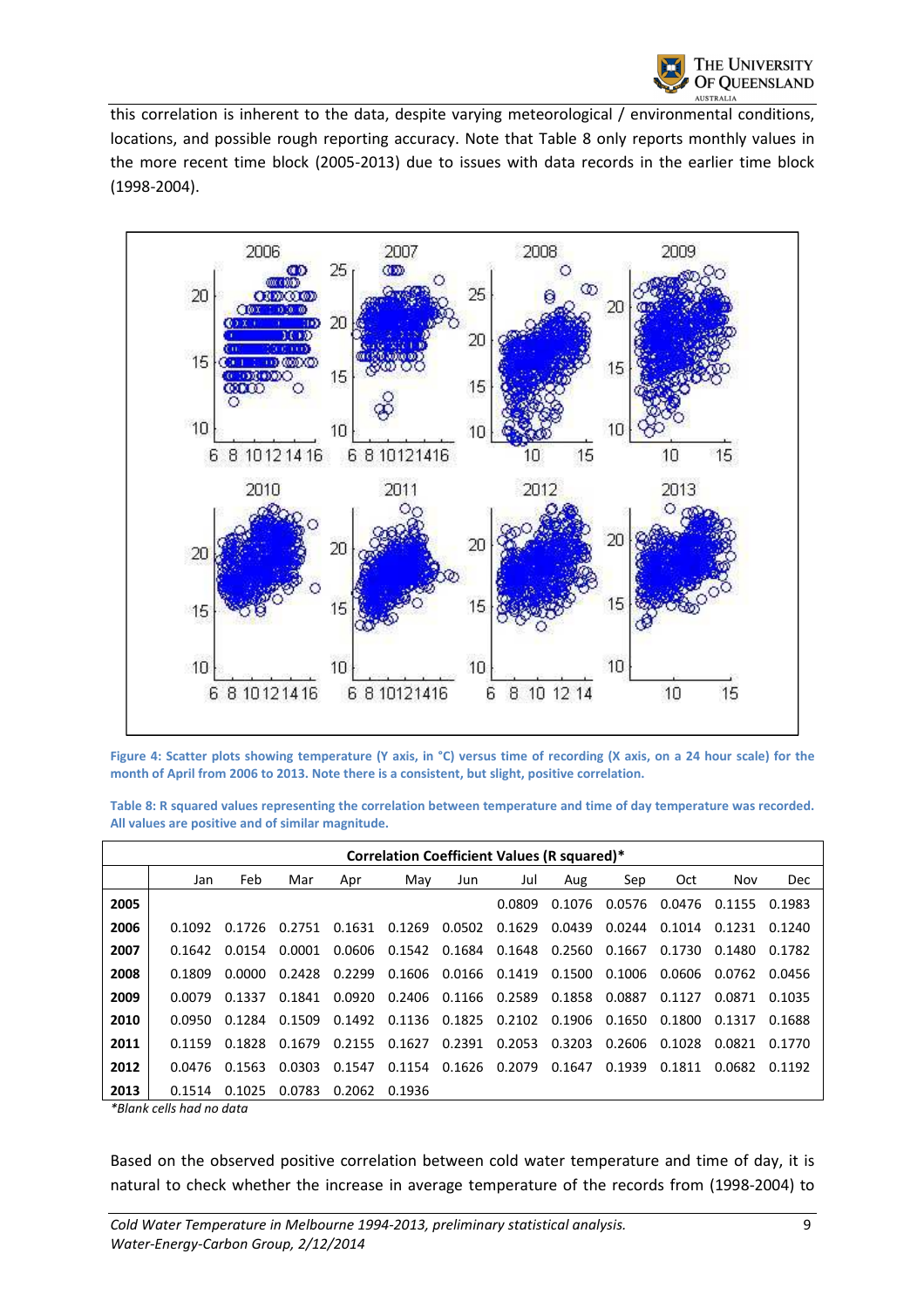(2005-2013) could be due to a change in the time of day at which data is recorded. In other words, we would like to see if records from (2005-2013) have a higher proportion of later recording times than the records from (1998-2004), which would contribute to higher recorded temperatures in (2005-2013).

In order to achieve this, in each of the two time periods of interest, we compare the proportion of records that are sampled after a certain time of day (e.g. midday). Figure 5 shows the time-of-day distributions for both time periods. Surprisingly, the period (1998-2004) has a greater proportion of temperature records from later in the day, and due to the great number of records for each time period, we can readily conclude that this difference is real (that is, not a sampling anomaly).



**Figure 5: Distribution of times of cold water temperature records, for the two time periods (1998-2004) and (2005-2013). Each entry on the X axis represents two-hour windows, centred at the indicated 24-hour time (i.e. 9 represents times between 8am and 10am).** 

## **4.3. The Location of Households That Are Selected**

It is well known that households from different locations have different cold water temperatures. The households chosen for recording should be selected according to a set of criteria which ensure representative sampling (such as random allocation) and such selection methodology should not change over time. We want to test whether the later time period has a higher proportion of locations which are typically warmer than the earlier time period. We achieve this in a similar way to the test in Section 4.2.

In order to describe the distribution of locations, the data was divided into 33 regions, each representing a geographical cluster of suburbs. The percentages and total counts of households' records from each region were calculated, forming an empirical distribution of location. Table 9 presents this calculated data, and also reports the mean temperature measurements for each region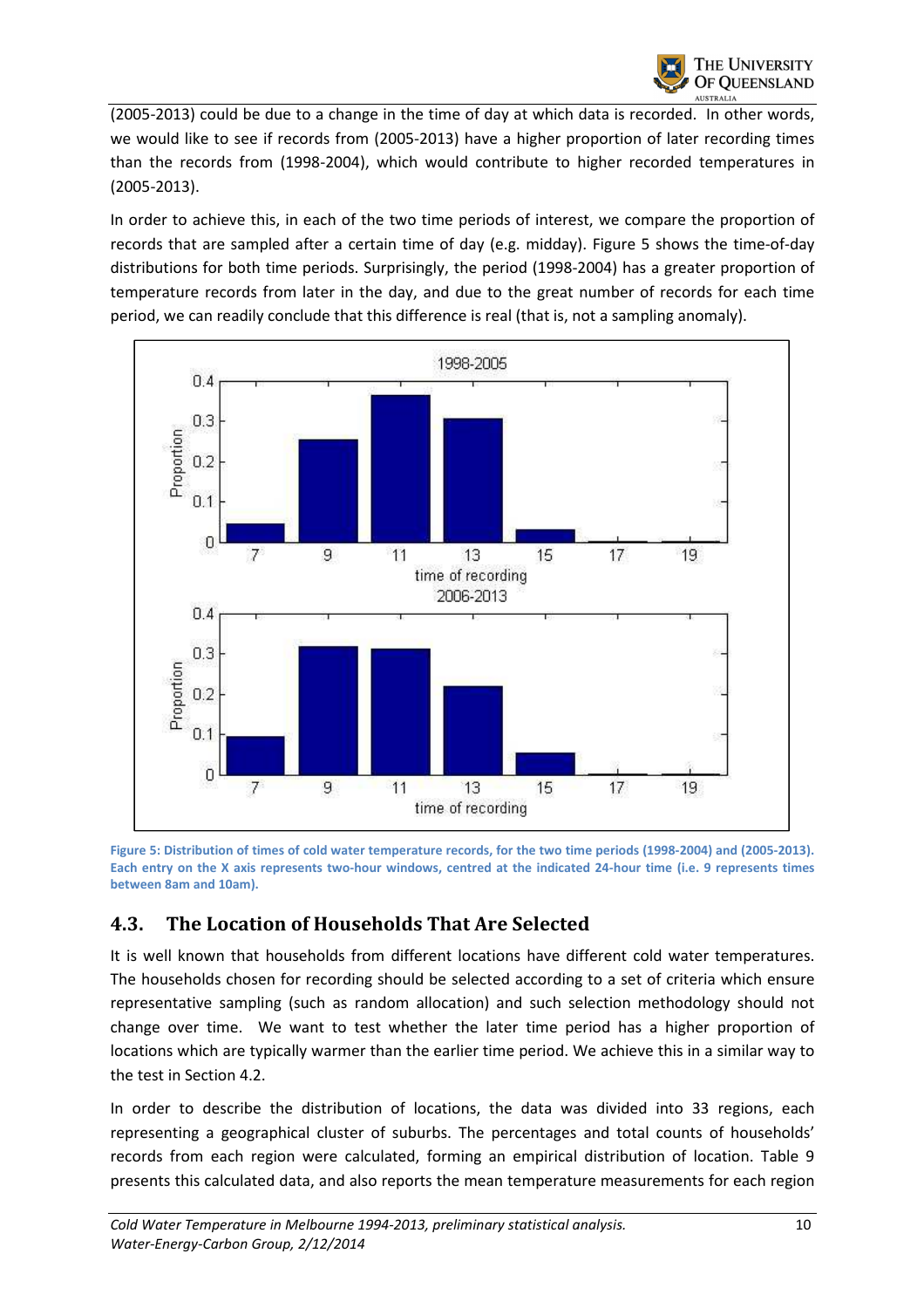in both of the time periods of interest. Note that the mean temperatures vary greatly between the two periods. This may be due to differing proportions of measurements taken in different seasons. The final column of Table 9 presents the change in sampling percentage, suggesting differences in location distributions between the two time periods.

The null hypothesis is that the distribution of locations in which the temperature is measured is the same for both time periods, or symbolically,

#### **H0: f1=f2,**

where f1 and f2 represent the distribution for the earlier and later time blocks respectively. The alternative hypothesis is that the distribution of locations differs, or symbolically,

#### **HA: f1 ≠ f2.**

The Pearson chi-squared test can be performed to test how likely the suggestive change in distributions from Table 9 is simply due to chance. The test statistic is calculated by comparing the number of expected samples to the number of observed samples, in each region. High test statistics indicate it is unlikely such differing in sampling would occur by chance. If the null hypothesis holds, the test statistic is approximately chi-squared distributed, with "number of regions minus 1" degrees freedom. Symbolically, the test statistic is computed as

Equation 2: 
$$
\chi^2 = \sum_{r=1}^{33} \frac{(O_r - E_r)^2}{E_r}
$$

where r indexes the regions, and O and E are the observed and expected number of data records in a region, respectively.

The computed test statistic is extremely large (approximately 7,000, with 32 degrees freedom) for this data, resulting in a p-value of much less than one in a million. Therefore, we can safely reject the null hypothesis and conclude that the two sampling distributions are not the same. In other words, we conclude that the sampling methodology (with respect to location) has changed between the period (1998-2004) and the period (2005-2013). Note, however, that this is not evidence that this change in sampling actually contributed to the warmer temperature recordings in the second period.

Table 9 lists the regions ordered from highest to lowest in terms of mean cold water temperature over the second period (2005-2013). The warmer regions may appear to have a larger proportion of sampled households during the second time period. However, when the list is ordered similarly according to mean temperatures for the period 1998-2004, there appears to be a greater proportion of households in the second time period sampled from colder regions. In light of this, despite the conclusion that the distribution of locations changed between the two periods, it cannot be inferred that this change contributed to the higher recorded temperatures during the second time period.

Problems with this analysis are the accuracy of data, and the variation in the mean temperatures at each location due to both seasonal variation and specific day weather and time variation. However the difference in sampling appears obvious and strong regardless. A similar analysis is outlined in the appendix. This analysis also illustrates the difference in sampling between the two periods.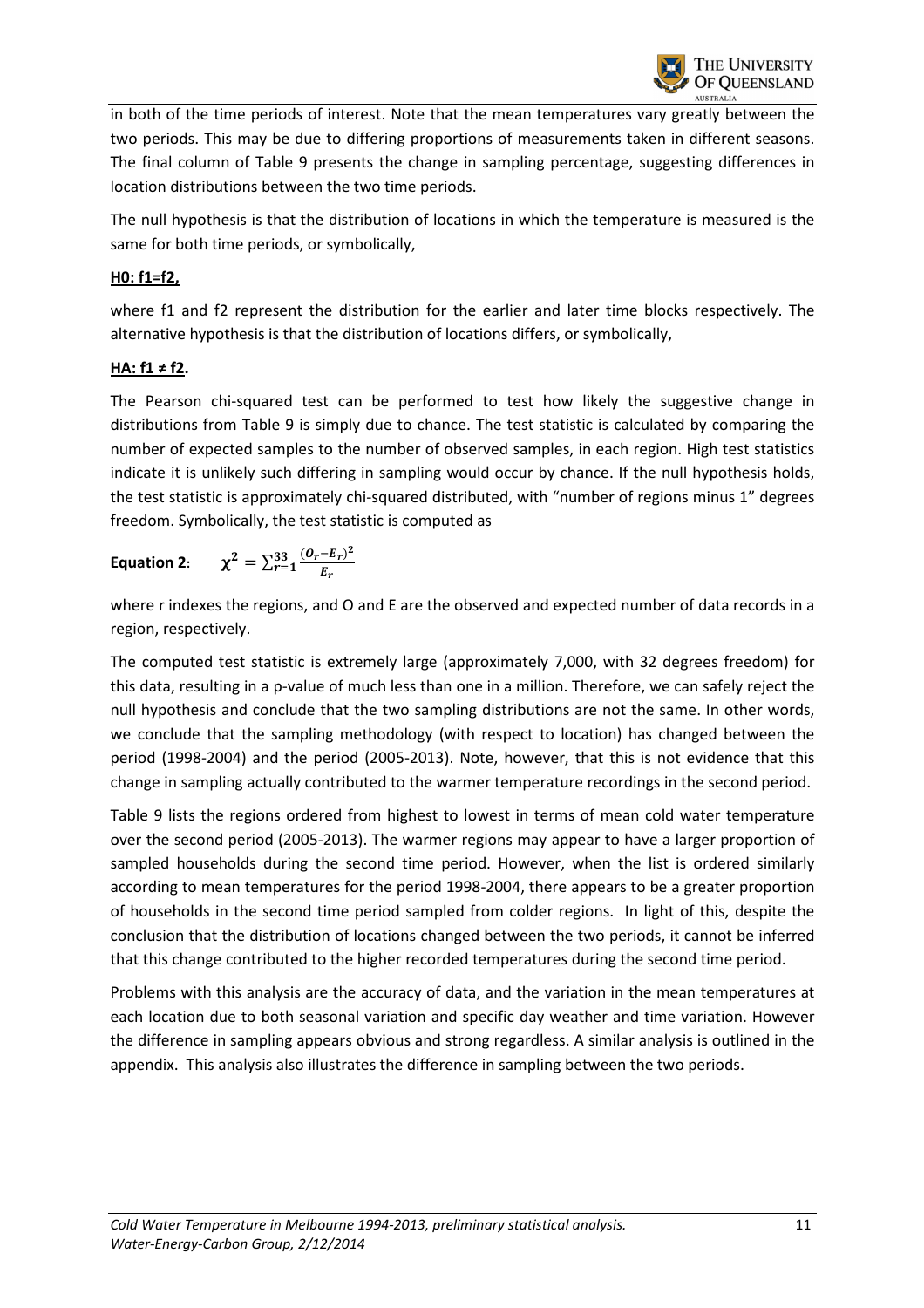

**Table 9: Differences in sampling frequency, proportion and mean temperature for over 33 regions in the two time periods of interest\*.** 

|                     |                    | 1998-2004                       |              | 2005-2013          |                                 |              |                                                  |
|---------------------|--------------------|---------------------------------|--------------|--------------------|---------------------------------|--------------|--------------------------------------------------|
| <b>Region</b><br>ID | <b>Temperature</b> | <b>Selection</b><br>Probability | <b>Total</b> | <b>Temperature</b> | <b>Selection</b><br>Probability | <b>Total</b> | Difference in<br><b>Selection</b><br>Probability |
| 10                  | 15.74              | 0.025457                        | 177          | 17.867             | 0.048035                        | 2205         | 0.022578                                         |
| 55                  | 15.896             | 0.010931                        | 76           | 17.779             | 0.017667                        | 811          | 0.0067368                                        |
| 9                   | 16.058             | 0.05494                         | 382          | 17.657             | 0.061803                        | 2837         | 0.0068626                                        |
| 7                   | 16.19              | 0.046599                        | 324          | 17.612             | 0.048928                        | 2246         | 0.0023296                                        |
| 53                  | 16.23              | 0.074213                        | 516          | 17.547             | 0.069035                        | 3169         | $-0.0051772$                                     |
| 61                  | 16.195             | 0.025025                        | 174          | 17.459             | 0.041478                        | 1904         | 0.016453                                         |
| 14                  | 15.511             | 0.062707                        | 436          | 17.125             | 0.059799                        | 2745         | $-0.002908$                                      |
| 50                  | 15.459             | 0.028477                        | 198          | 16.903             | 0.044419                        | 2039         | 0.015942                                         |
| 59                  | 16.334             | 0.060118                        | 418          | 16.879             | 0.00464                         | 213          | $-0.055478$                                      |
| 18                  | 15.927             | 0.017834                        | 124          | 16.868             | 0.021676                        | 995          | 0.0038416                                        |
| 17                  | 16.121             | 0.031353                        | 218          | 16.857             | 0.031174                        | 1431         | $-0.0001796$                                     |
| 20                  | 16.415             | 0.024594                        | 171          | 16.855             | 0.01599                         | 734          | $-0.0086038$                                     |
| 60                  | 15.642             | 0.054221                        | 377          | 16.839             | 0.061454                        | 2821         | 0.0072331                                        |
| 52                  | 15.662             | 0.044873                        | 312          | 16.82              | 0.060125                        | 2760         | 0.015253                                         |
| 12                  | 15.927             | 0.022149                        | 154          | 16.798             | 0.038973                        | 1789         | 0.016824                                         |
| 16                  | 16.509             | 0.006616                        | 46           | 16.741             | 0.017253                        | 792          | 0.010638                                         |
| 71                  |                    |                                 |              | 16.634             | 0.015576                        | 715          | 0.015576                                         |
| 25                  | 16.297             | 0.064001                        | 445          | 16.584             | 0.019388                        | 890          | $-0.044613$                                      |
| 19                  | 15.898             | 0.025025                        | 174          | 16.51              | 0.017362                        | 797          | $-0.0076628$                                     |
| 51                  | 15.714             | 0.042284                        | 294          | 16.37              | 0.062151                        | 2853         | 0.019868                                         |
| 49                  | 15.785             | 0.048324                        | 336          | 16.224             | 0.029017                        | 1332         | $-0.019307$                                      |
| 23                  | 16.061             | 0.01654                         | 115          | 16.185             | 0.016033                        | 736          | $-0.00050616$                                    |
| 48                  | 15.588             | 0.041996                        | 292          | 16.167             | 0.024726                        | 1135         | $-0.017271$                                      |
| 24                  | 15.953             | 0.017259                        | 120          | 15.988             | 0.016665                        | 765          | $-0.00059352$                                    |
| 56                  | 15.801             | 0.016971                        | 118          | 15.937             | 0.01697                         | 779          | $-8.93E-07$                                      |
| 22                  | 15.723             | 0.018985                        | 132          | 15.432             | 0.016861                        | 774          | $-0.0021233$                                     |
| 26                  | 15.508             | 0.013376                        | 93           | 15.231             | 0.017929                        | 823          | 0.0045532                                        |
| 72                  | 15.003             | 0.004315                        | 30           | 15.115             | 0.016643                        | 764          | 0.012329                                         |
| 21                  | 16.471             | 0.009924                        | 69           | 15.078             | 0.01758                         | 807          | 0.0076564                                        |
| 46                  | 14.587             | 0.021573                        | 150          | 14.831             | 0.019301                        | 886          | $-0.0022723$                                     |
| 74                  | 14.5               | 0.000863                        | 6            | 14.616             | 0.016121                        | 740          | 0.015258                                         |
| 47                  | 14.787             | 0.066446                        | 462          | 14.554             | 0.018996                        | 872          | $-0.04745$                                       |
| 73                  | 15                 | 0.002014                        | 14           | 14.44              | 0.01623                         | 745          | 0.014216                                         |

*\*Blank cells had no data*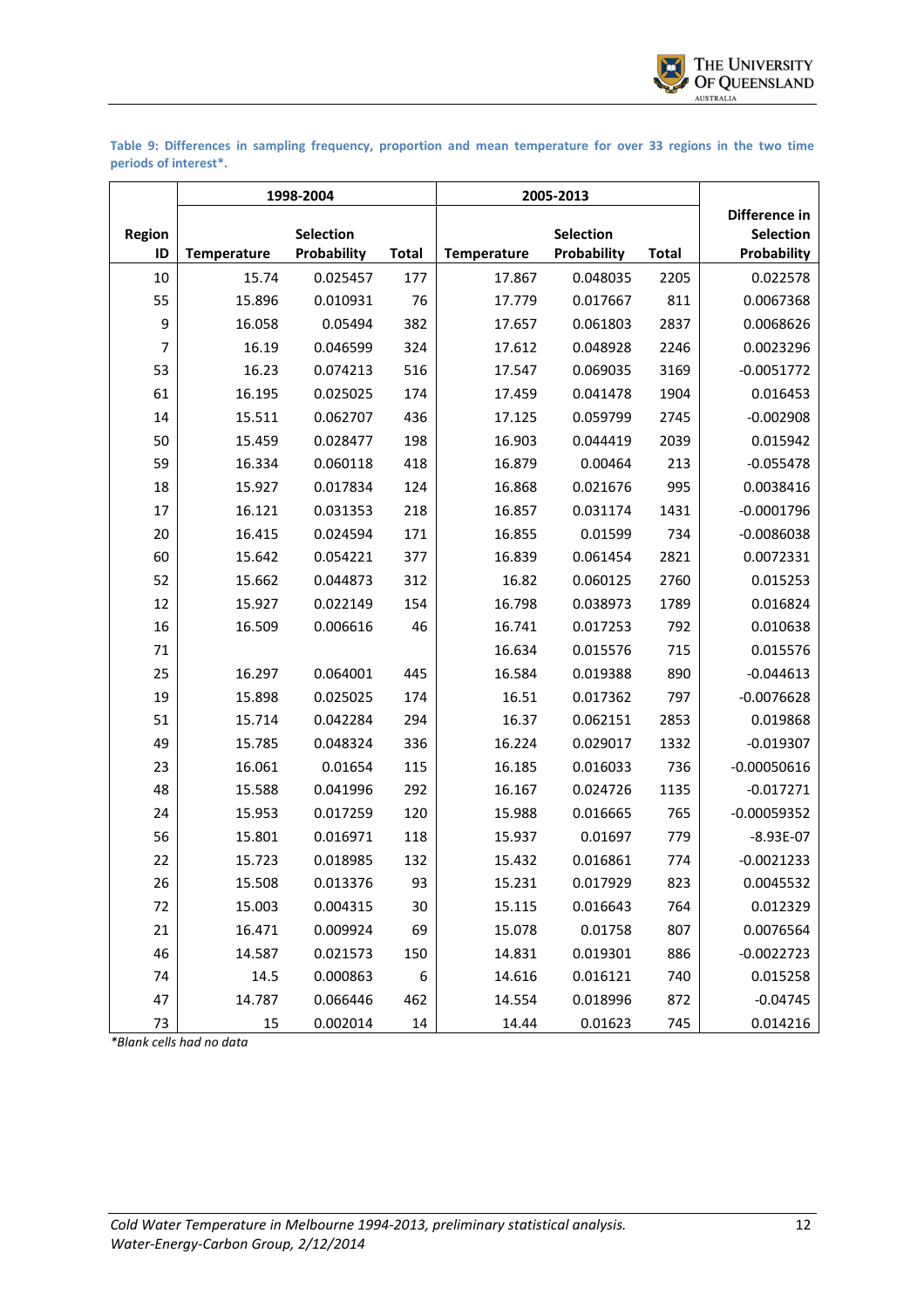

### **5. Conclusion**

This report investigates a potential increase in average recorded cold water temperatures in suburban Melbourne in Yarra Valley Water and South East Water data. A number of potential causes are identified and categorised. Analysis was carried out on three of these, where data was available. This included: (a) a year-by-year increase in temperature; (b) changes to sampling; and (c) influence of the change in sampling.

Firstly, it is demonstrated that there is no *consistent, constant, year-on-year* increase in temperature over time. Secondly, it is established that both the location and time of day for cold water temperature records has changed significantly over time in the data analysed. Thirdly, this investigation did not uncover any evidence that these changes in sampling methodology contributed to warmer recorded temperatures over time.

Through the course of this work it became clear that the current water temperature data set has been collected for water-quality management purposes. However, the dataset has wide potential value beyond this original objective, potentially including: (a) understanding the performance of hot water systems; (b) managing physical and biological processes in the water network; (c) understanding wastewater temperatures within the sewer network and related heat-recovery implications; and (d) understanding the influence of regional or local changes through time (Refer also to Bors 2014). By redesigning the current sampling program to minimise controllable sampling variation, this set of data will gain even higher value, thereby derive greater utility and insight from the on-going sampling effort.

We suggest that a subsequent comprehensive investigation involving structural and meteorological data would be informative, and could elucidate in greater detail, primary factors of influence on water temperature.

This report, together with analysis of cold water temperatures in Melbourne (Bors et al 2014) contributes to a much greater understanding of variability in water temperature in Melbourne and resultant influences on water-related energy. Specifically, this report builds towards a statistically rigorous methodology for characterising water temperature in a suburban water network, and evaluating changes through time.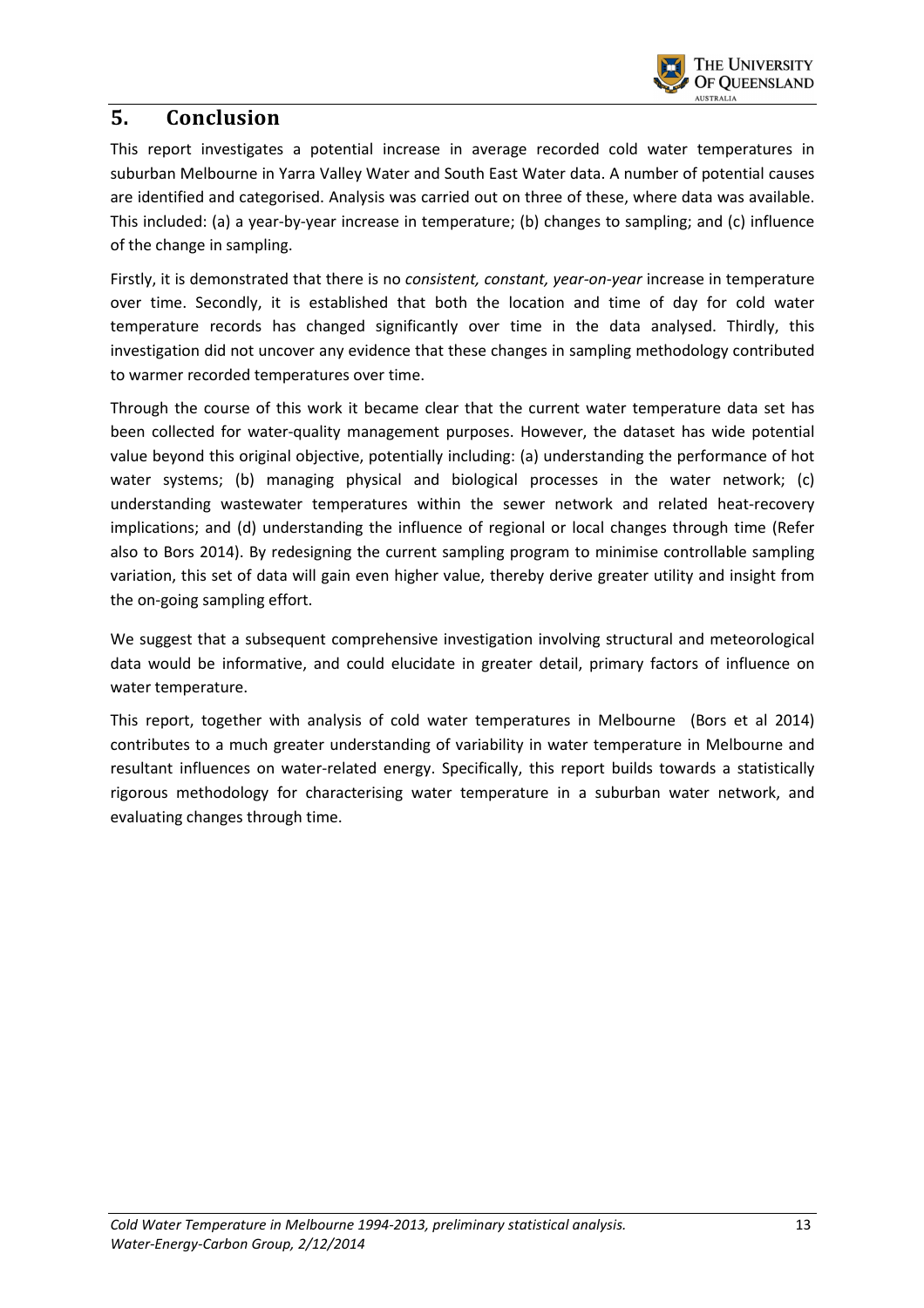

#### **References**

- AS/NZS 2008. AS/NZS 4234:2008 : Heated water systems Calculation of energy consumption. Sydney, Wellington: SAI Global Limited.
- BINKS, A., KENWAY, S. J., LANT, P. & PAMMINGER, F. 2014. Detailed characterisation of water-related energy use in households. *In:* AUSTRALIAN WATER ASSOCIATION (ed.) *Ozwater 2014.* Brisbane: Australian Water Association,.
- BORS, J. & KENWAY, S. 2014. Water Temperature in Melbourne and Implications for Household Energy Use. Melbourne: Smart Water Fund.
- KENWAY, S. J., BINKS, A., BORS, J., PAMMINGER, F., LANT, P., HEAD, B., TAIMRE, T., GRACE, A., FAWCETT, J., JOHNSON, S., YEUNG, J., SCHEIDEGGER, R. & BADER, H. P. 2014. Understanding and managing water-related energy use in Australian Households. *Water,* April**,** 184-188.
- KENWAY, S. J., LANT, P. & PRIESTLEY, A. 2011. Quantifying the links between water and energy in cities. *Journal of Water and Climate Change,* 2**,** 247-259.
- KENWAY, S. J., SCHEIDEGGER, R., LARSEN, T. A., LANT, P. & BADER, H. P. 2013. Water-related energy in households: a model designed to understand the current state and simulate possible measures. *Energy and Buildings,* 58**,** 378-389.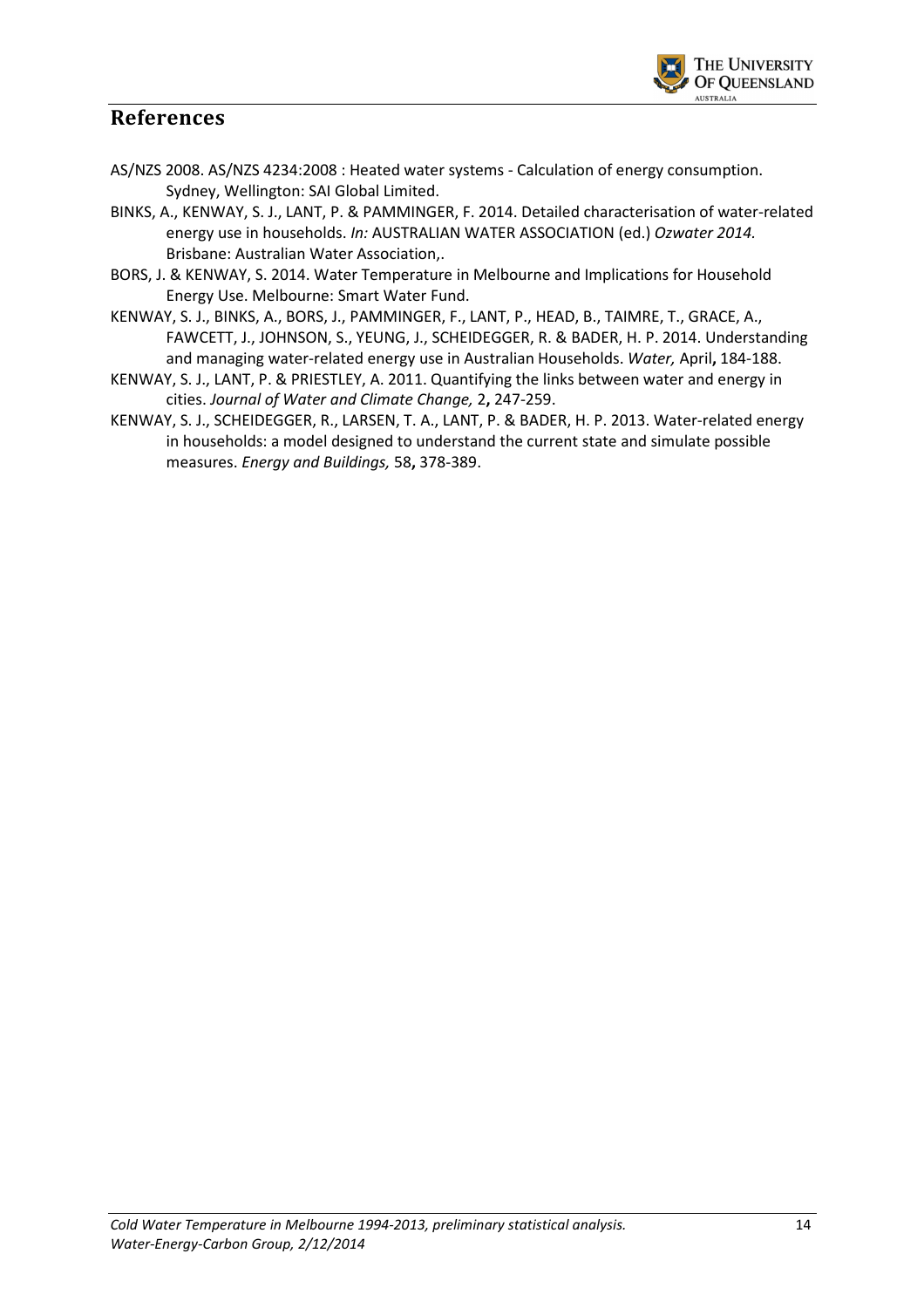

## **Appendix A**

For each of the two time periods, we calculate and plot (in Figures 6 and 7), the proportion of each measurement location (households, relative to the total sample for this time period) against their corresponding mean temperature values. The later time period clearly has a higher rate (than the earlier period) of sampling and recording temperatures at locations which have relatively high mean temperature values.

A similar analysis was performed for regions, each containing a cluster of suburbs. Figures 8 and 9 illustrate that particular regions with higher mean temperatures are more likely to be selected in the later time period, as is seen from Figures 6 and 7.



**Figure A - 1: Scatter plot of the probability of sampling specific locations (households) and their mean values.**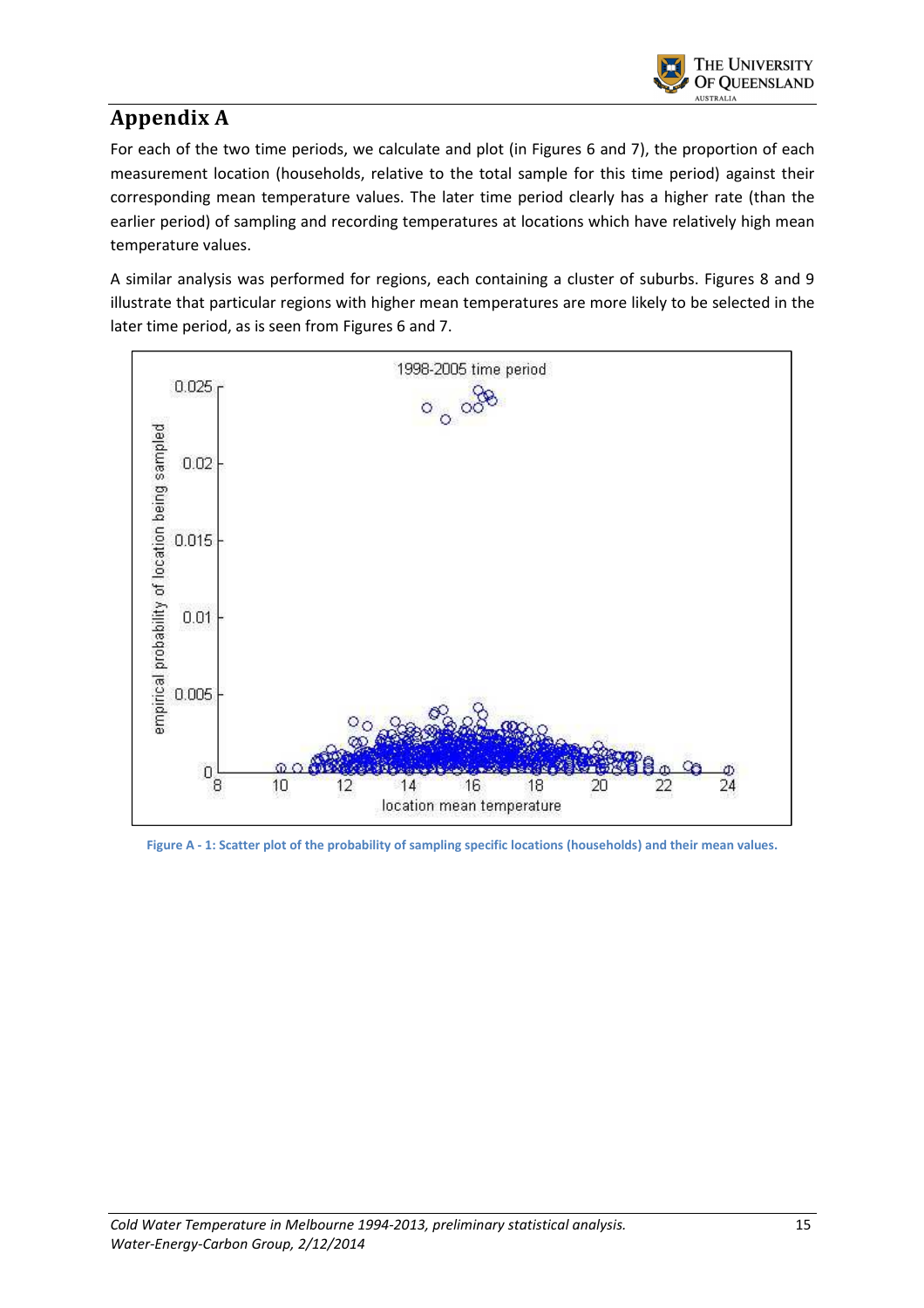



**Figure A - 2: Scatter plot of the probability of sampling specific locations (households) and their mean values.** 



**Figure A - 3: Scatter plot of the probability of sampling specific regions (clusters of suburbs) and their mean values.**